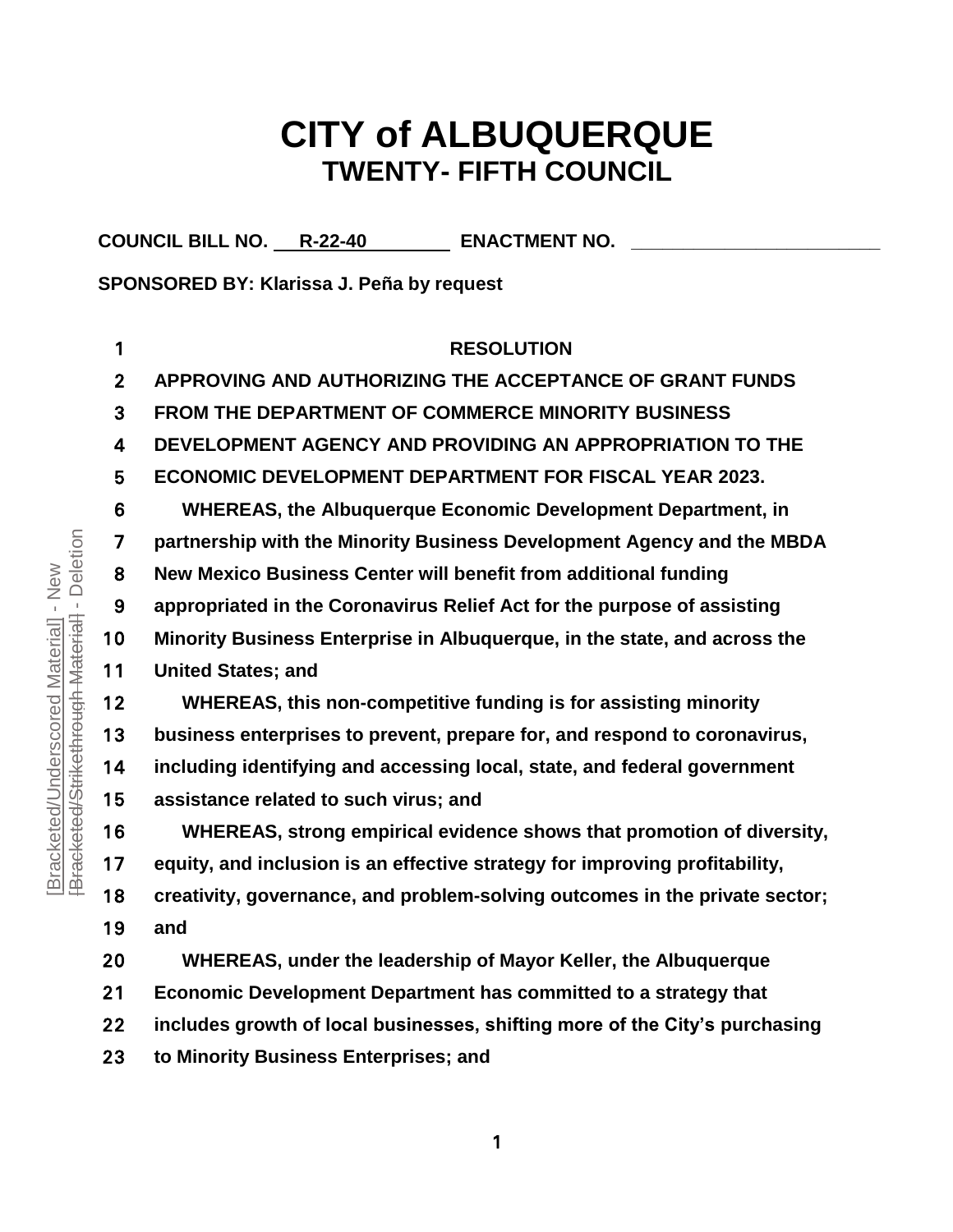**WHEREAS, the Department of Commerce Minority Business Development Agency promotes the growth of minority-owned businesses through public and private sector programs, policy, and research, operating through a national network of MBDA Business Centers; and**

**WHEREAS, the additional funding would be used to assist smaller and non-employer MBEs under the MBDA New Mexico Business Center; and WHEREAS, the City applied for non-competitive grant in the amount of \$458,247 from the Department of Commerce Minority Business Development Agency; and**

**WHEREAS, the grant funding, as awarded, would be dispersed over 1 year, limited to \$458,247, beginning July 1, 2022 and ending June 30, 2023; and**

**WHEREAS, the grant would fund the lease of two office spaces at the Albuquerque Hispano Chamber of Commerce for close collaboration with the existing New Mexico MBDA business center, for \$13,000 for a term of one (1) year.** 

**BE IT RESOLVED BY THE COUNCIL, THE GOVERNING BODY OF THE CITY OF ALBUQUERQUE:**

**Section 1. That Council hereby approves and authorizes the City of Albuquerque's Economic Development Department to accept the grant appropriated under Coronavirus Relief Fund from the Department of Commerce Minority Business Development Agency in the amount of \$458,247, and its acceptance and filing with appropriate official or office is in all respects approved.**

**Section 2. That funds in the amount of \$458,247 are hereby appropriated to the City of Albuquerque's Economic Development Department in the Operating Grants Fund (265) for Fiscal Year 2023.** 

**Section 3. The Council hereby further approves the use of part of the funds received from the grant award from the Department of Commerce Minority Business Development Agency for the lease of two office spaces to facilitate the project.**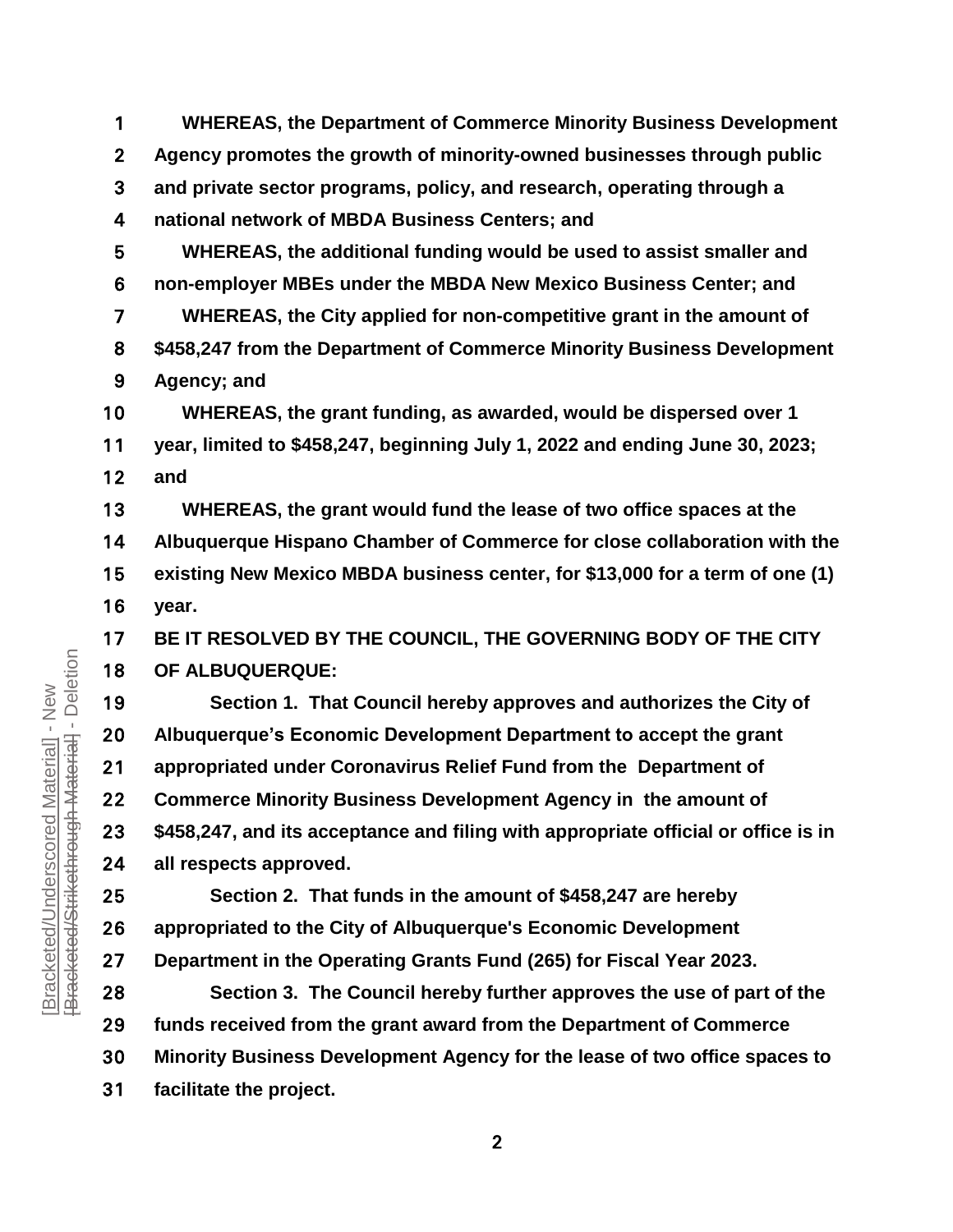

# **CITY OF ALBUQUERQUE Albuquerque, New Mexico** Office of the Mayor

#### **INTER-OFFICE MEMORANDUM** May 5, 2022

TO: Isaac Benton, President, City Council

Timothy M. Keller, Mayor **FROM:** 

**SUBJECT:** Resolution Authorizing the Acceptance of Grant Funds from the U.S. Department of Commerce, Minority Business Development Agency

Attached is a Resolution authorizing the acceptance of grant funds from the U.S. Department of Commerce Minority Business Development Agency. The \$458,247 grant will provide an appropriation to the City of Albuquerque Economic Development Department for fiscal year 2023. Due to the exigent circumstances faced by the Nation's minority businesses enterprises (MBEs) because of the COVID-19 pandemic, some selective MBDA Business Centers, including the New Mexico will be awarded a non-competitive grant to assist MBEs to prevent, prepare for, and respond to the coronavirus, and including identifying and accessing local, State, and Federal government assistance related to such virus. The \$458,247 grant will be dispersed over 1 year, beginning July 1, 2022 and ending June 30, 2023 to the Economic Development Department. This funding will help to facilitate growth within the minority private sector businesses in Albuquerque and New Mexico. This legislation will include a lease agreement between the Albuquerque Hispano Chamber of Commerce and the City of Albuquerque's Economic Development Department, which will allow this project to have officers to operate and consult with MBEs.

Mayor Timothy M. Keller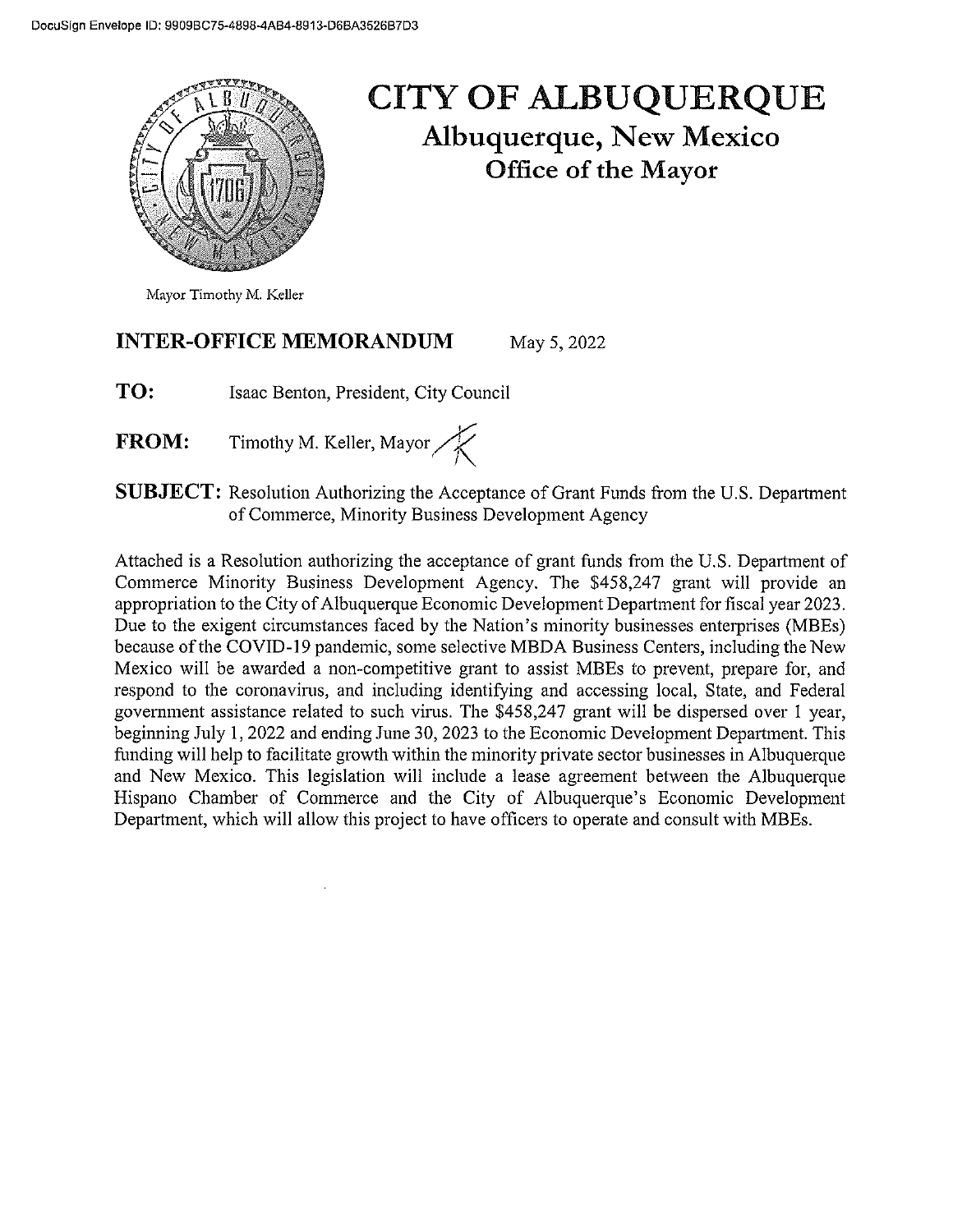## RE: Resolution Authorizing the Acceptance of Grant Funds from the U.S. Department of **Commerce Minority Business Development Agency**

|            | Approved:                                     |      | Approved as to Legal Form:                                                |      |
|------------|-----------------------------------------------|------|---------------------------------------------------------------------------|------|
| — DS<br>Md |                                               |      | -DocuSianed by:<br>5/9/2022   8:22 AM MDT<br>aurir kur<br>1A21D96D32C74EE |      |
|            | Lawrence Rael<br>Chief Administrative Officer | Date | Esteban A. Aguilar, Jr.<br>City Attorney                                  | Date |

Recommended:

-DocuSigned by: Charles Ashley III 5/8/2022 | 5:51 PM MDT

Charles Ashley III Date Director, Economic Development Department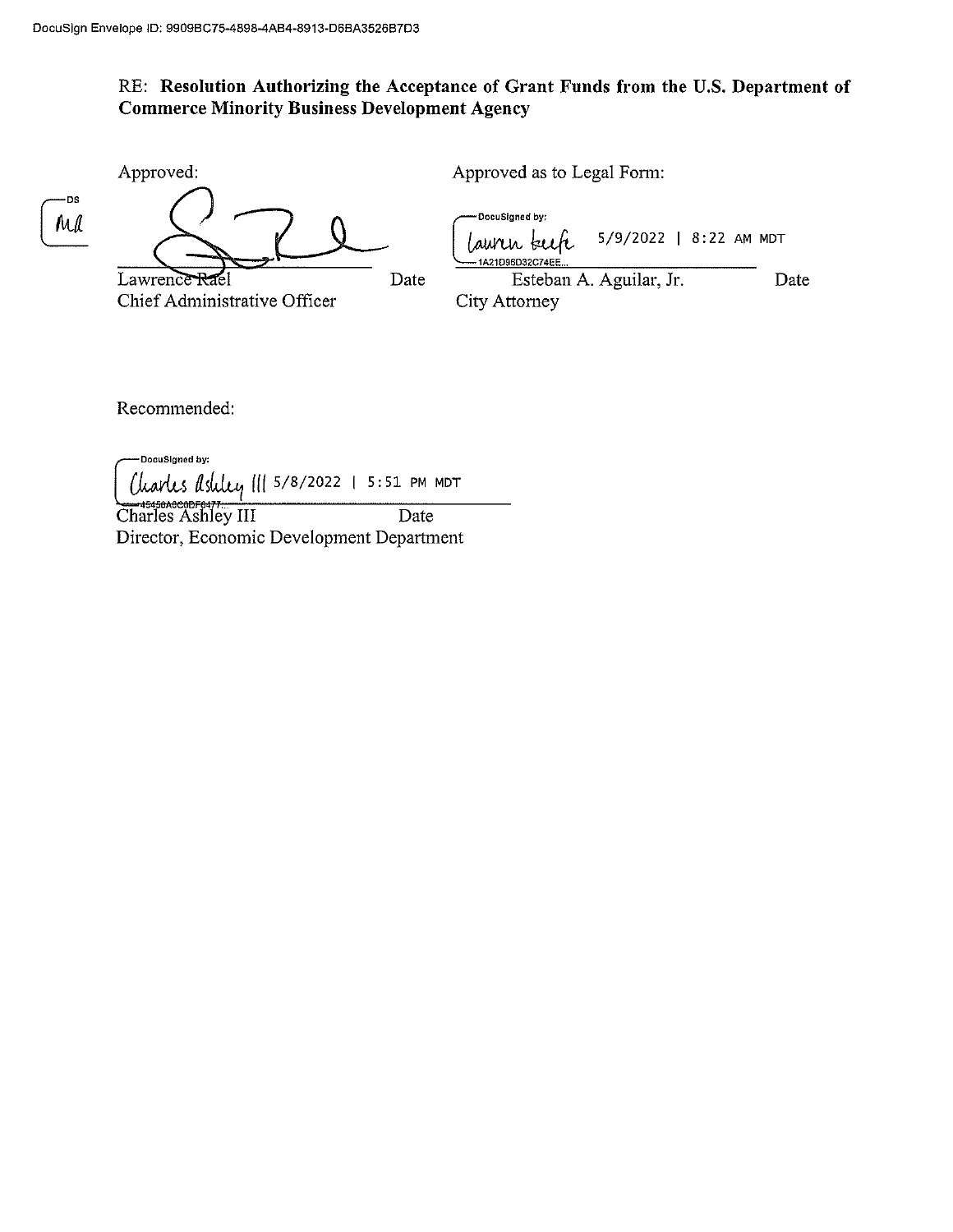### **Cover Analysis**

### 1. What is it?

Legislation to approve Resolution for Authorization and Acceptance of Grant Funds from the Minority Business Development Agency (MBDA) of the U.S. Department of Commerce. This legislation will provide funding for the support of minority owned business and for a lease agreement between the Albuquerque Hispano Chambers of Commerce and the City of Albuquerque's Economic Development Department for office space for this project.

### 2. What will this piece of legislation do?

Approves a Resolution authorizing the acceptance of an anticipated \$458,247 grant to assist minority businesses to prevent, prepare for, and respond to the COVID-19 pandemic. Funding for the Minority Business Development Centers Program (Program) for assisting minority business enterprises to prevent, prepare for, and respond to the coronavirus, including identifying and accessing local, state, and federal government assistance related to the virus. Staff will serve all MBDA-eligible minority business enterprises (MBE's): African American, Hispanic American, American Asian and Pacific Islander, Native American, Asian Indian American, and Hasidic Jewish American. The City of Albuquerque Economic Development Department will manage the contracts for the Minority Business Development Agency and their partners, and the employees that will serve this MBDA Coronavirus Response and Relief grant. To operate this project, lease space is required, and this legislation will also provide the funds necessary for the City of Albuquerque's Economic Development Department to enter into a new lease with the Albuquerque Hispano Chambers of Commerce for the Program (Lease).

### 3. Why is this project needed?

MBDA Business Center in New Mexico will use the Coronavirus Relief Act funding to serve and provide more comprehensive relief to MBEs while supporting the Department of Commerce's MBE growth, exporting, manufacturing, and federal contracting initiatives and priorities, especially in the midst of and with a focus on the effects of the COVID-19 pandemic on MBEs. MBDA has determined that existing Business Center awardees will benefit from additional funding appropriated in Coronavirus Relief Act for the purpose of assisting MBES to prevent, prepare for, and respond to coronavirus. Such assistance will include technical assistance, training, education, and advisory services to MBEs.

### 4. How much will this cost and what is the funding source?

The anticipated award from the U.S. Department of Commerce, Coronavirus Relief Act, covers a 1-year period from July 1, 2022, to June 30, 2023, for a total amount of \$458,247. Out of the total grant amount, \$13,000 will be used by the City of Albuquerque Economic Development Department to fund the Lease for a twelve (12) month term for the purpose of operation of this Program at the Albuquerque Hispano Chamber of Commerce.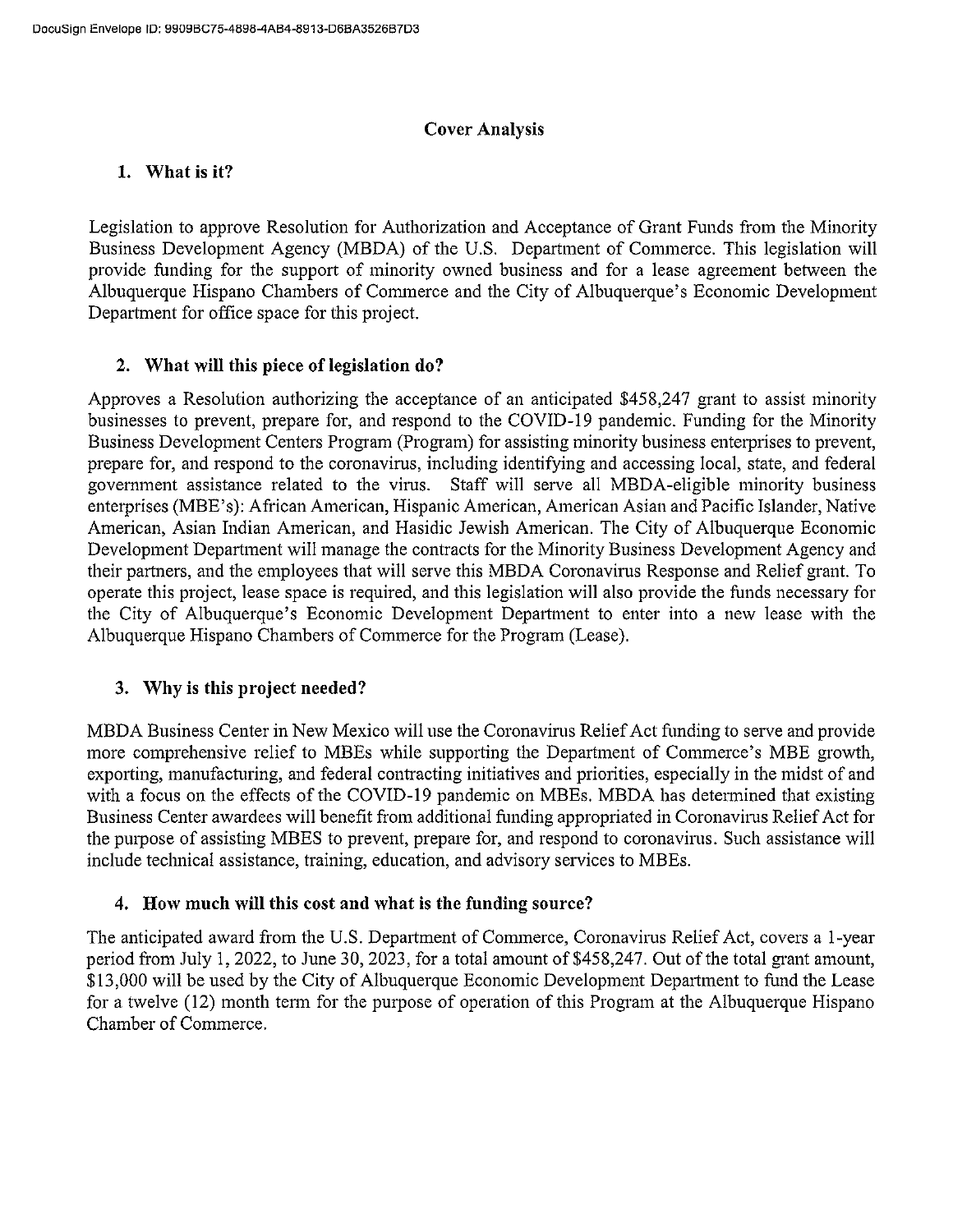### 5. Is there a revenue source associated with this project? If so, what level of income is projected?

The indirect cost is calculated as \$6,718 per the City of Albuquerque federally approved indirect cost rate.

### 6. What will happen if the project is not approved?

Loss of resources and services for minority owned business.

## 7. Is this service already provided by another entity?

No.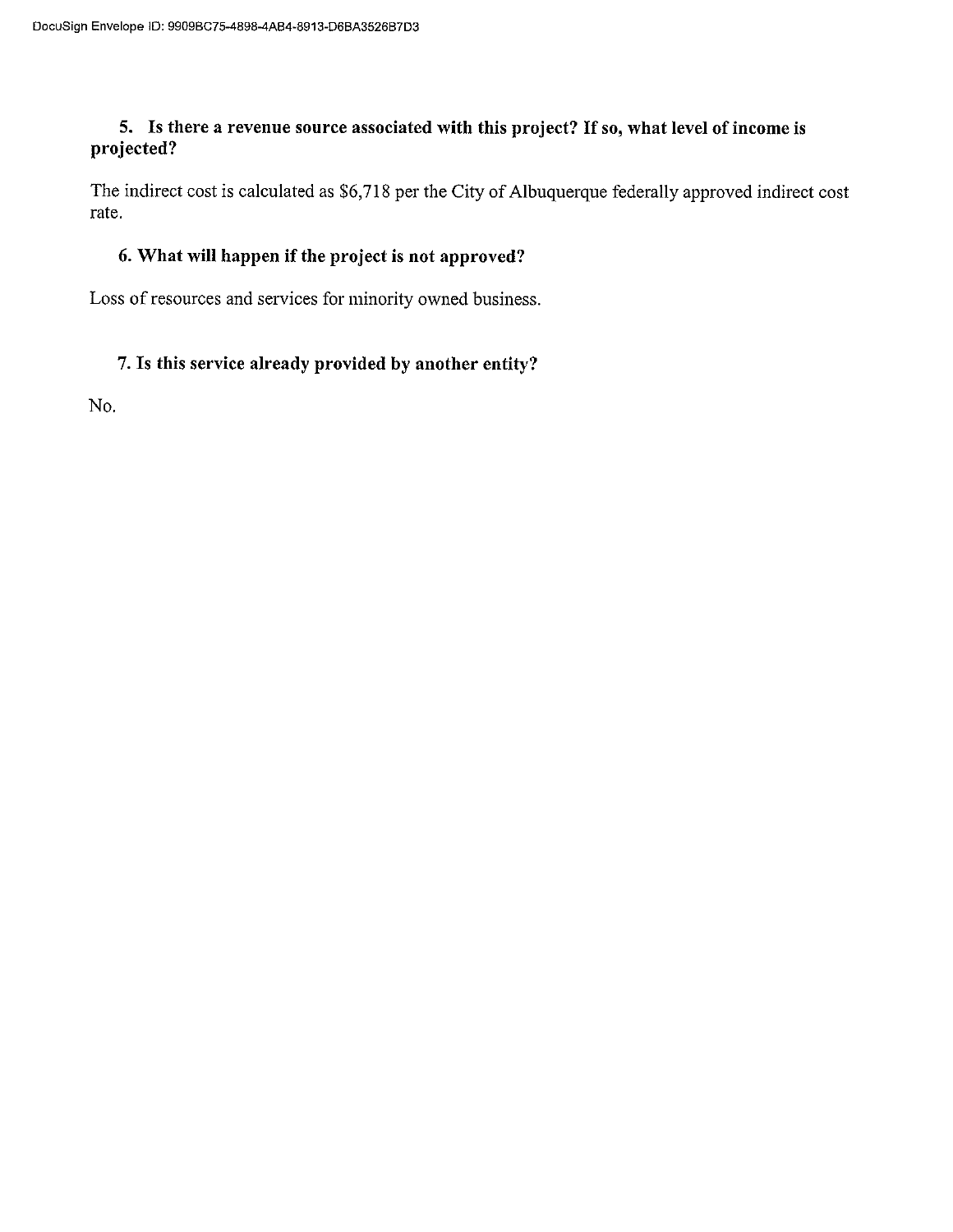### FISCAL IMPACT ANALYSIS

| TITLE: Resolution Approving and Authorizing the acceptance of grant funds from MBDA New Mexico | R: XX            |
|------------------------------------------------------------------------------------------------|------------------|
| Business Center ("the Center") to the Economic Development Department                          | <b>FUND: 265</b> |
|                                                                                                |                  |

DEPT: EDD

No measurable fiscal impact is anticipated, i.e., no impact on fund balance over and above existing appropriations.

 $[ \times ]$ 

 $\blacksquare$ 

(If Applicable) The estimated fiscal impact (defined as impact over and above existing appropriations) of this legislation is as follows:

|                                                               |                                                              | <b>Fiscal Years</b> |      |      |      |         |
|---------------------------------------------------------------|--------------------------------------------------------------|---------------------|------|------|------|---------|
|                                                               |                                                              | 2023                | 2024 | 2025 | 2026 | Total   |
| Base Salary/Wages<br>Fringe Benefits at<br>Subtotal Personnel |                                                              |                     |      |      |      |         |
|                                                               |                                                              |                     |      |      |      |         |
| <b>Operating Expenses</b><br>Property                         |                                                              | 451 529             |      |      |      | 451,529 |
| <b>Indirect Costs</b>                                         | 2.40%                                                        | 6.718               |      |      |      | 6,718   |
| Total Expenses                                                |                                                              | 458.247             |      |      |      | 458,247 |
| [] Estimated revenues not affected                            |                                                              |                     |      |      |      |         |
| [x] Estimated revenue impact                                  |                                                              |                     |      |      |      |         |
|                                                               | <b>Amount of Grant</b>                                       | 458.247             |      |      |      | 458,247 |
|                                                               | City Cash Match                                              |                     |      |      |      |         |
|                                                               | City Inkind Match                                            |                     |      |      |      |         |
| City IDOH                                                     |                                                              |                     |      |      |      |         |
| <b>Total Revenue</b>                                          |                                                              | 458.247             |      |      |      | 458,247 |
|                                                               | These estimates do not include any adjustment for inflation. |                     |      |      |      |         |
| * Ronna if not ageily augustifichte.                          |                                                              |                     |      |      |      |         |

not easily quan

 $\Omega$ Number of Positions created

#### COMMENTS ON NON-MONETARY IMPACTS TO COMMUNITY/CITY GOVERNMENT:

Coronavirus Response and Relief - Business Centers: The proposed MBDA Coronavirus Response and Relief project will work alongside our existing MBDA Business Center to serve and provide more comprehensive relief to MBEs. This includes supporting MBE growth, exporting, manufacturing, and Federal contracting initiatives and priorities, especially during and with a focus on the effects of the COVID-19 pandemic on MBEs, in accordance with the MBDA Funding Opportunity. Providing technical assistance to businesses and MBEs: The Center will use an innovative model whereby Center staff and contracted Business Advisors serve as the technical assistance providers of outreach and MBE supports while professional service providers deliver training and one-to-one assistance in their areas of expertise. This multiplies the knowledgebase available to clients, opens additional networks, and strengthens access to MBE communities and culturally relevant services. Strategically, we will focus client recruitment on New Mexico's high growth industries like biosciences, healthcare, aerospace and drone technology, construction, energy, defense, optics and photonics, cybersecurity, advanced manufacturing, and film and television. This means helping MBEs that are poised for significant demand-driven growth and helping improve the state economy and workforce opportunities - as well as supporting the industries that are taking an active part in preventing, responding to, and promoting resilience in the face of the COVID-19 and future pandemics. IDOH to be paid by Grant.

PREPARED BY:

**FISCAL OFFICEI** 

APPROVED:<br>:DocuSigned by arles Ashley III  $(date)$ DIRECTOR6477

**REVIEWED BY:** DocuSigned by: DocuSigned by DocuSigned by:  $3/28/2022$  | 6 27 Junnifer Brokaw awnuwa BD22ED BUDGET OFFICER 795X5GHJJVE BUDGET ANALYST (date) E02C282349CLTYFCONOMIST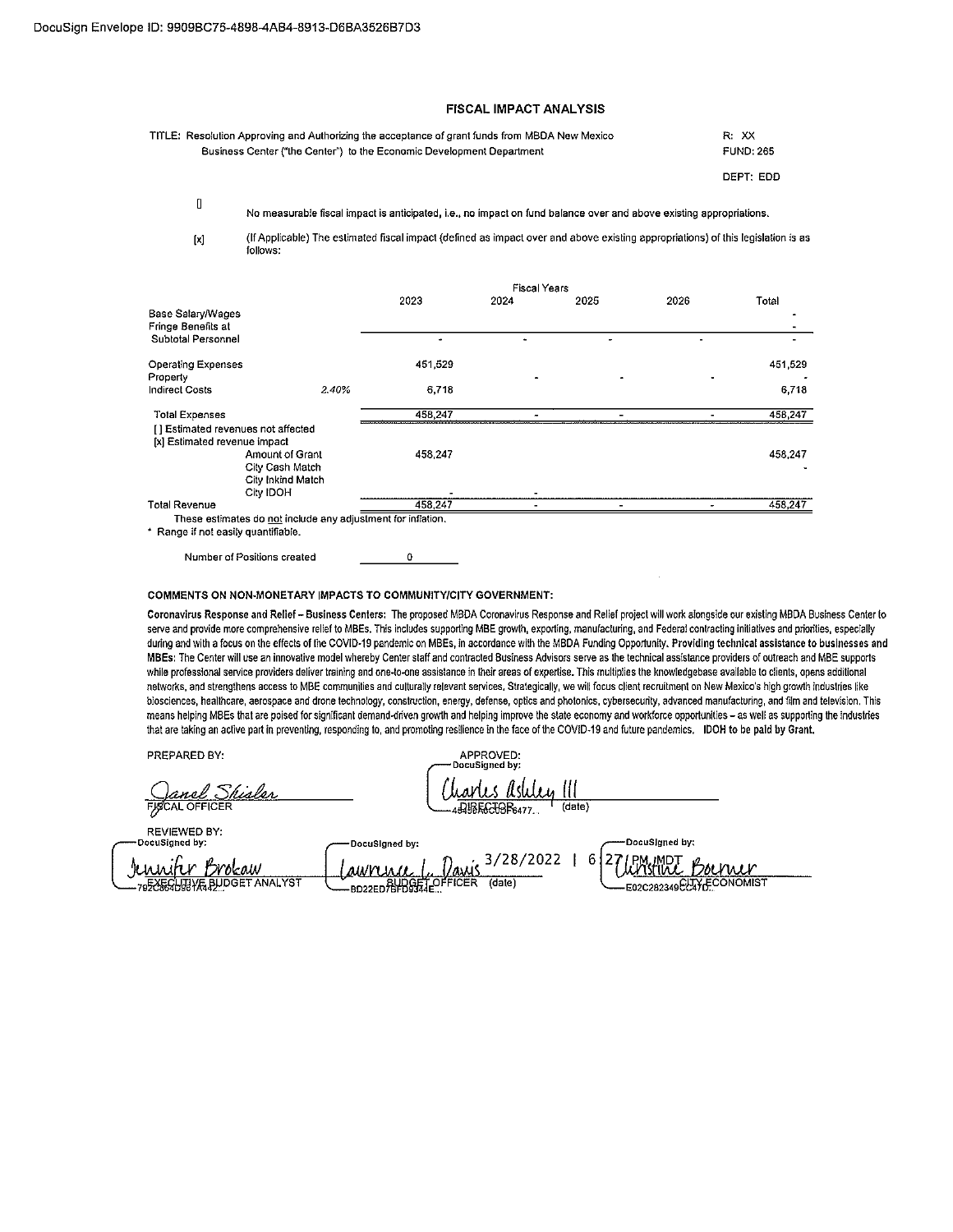

UNITED STATES DEPARTMENT OF COMMERCE **Minority Business Development Agency** 1401 Constitution Ave NW Washington, D.C. 20230

January 11, 2022

Monica Mitchell City of Albuquerque One Civic Plaza 7<sup>th</sup> Floor Albuquerque, NM 87102

Re: Invitation to Submit an Application for a Coronavirus Response and Relief Funding New Mexico MBDA Business Center

Funding Amount: \$458,247

Dear Ms. Mitchell:

The Minority Business Development Agency (MBDA) is the only Federal agency designed to foster the growth and development of minority business enterprises (MBEs). MBDA delivers services to MBEs through a nationwide network of public-private partnerships funded through federal financial assistance awards.

As part of the Consolidated Appropriations Act of 2021, Congress authorized funding in the amount of \$25,000,000 for the Minority Business Development Centers Program, including Specialty Centers, for "necessary expenses, including any cost sharing requirements that may exist, for assisting minority business enterprises to prevent, prepare for, and respond to coronavirus, and including identifying and accessing local, State, and Federal government assistance related to such virus." Consolidated Appropriations Act 2021; Div. M – Coronavirus Response, and Relief Supplemental Appropriations Act, 2021 (Coronavirus Relief Act)(P.L. 116-260, sec. 323(d)(1)(B)(Dec. 27, 2020).

The goals and work requirements will support all MBEs and emphasize smaller and nonemployer MBEs. MBDA expects to award a total of 12 grants. The funding level for each award is based on MBE density by state.

### **Proposed Goals and Metrics:**

Section  $323(d)(1)(B)$  of the Coronavirus Relief Act provided funding for "necessary expenses, including any cost sharing requirements that may exist, for assisting minority business enterprises to prevent, prepare for, and respond to coronavirus, and including identifying and accessing local, State, and Federal government assistance related to such virus." MBDA has set the following metrics for reporting below:

- $\mathbf{1}$ . Number of MBEs affected by COVID-19 that are assisted by the Business Center;
- 2. Number of MBEs informed and/or referred by the Business Center to COVID-related local, state, and Federal government assistance programs;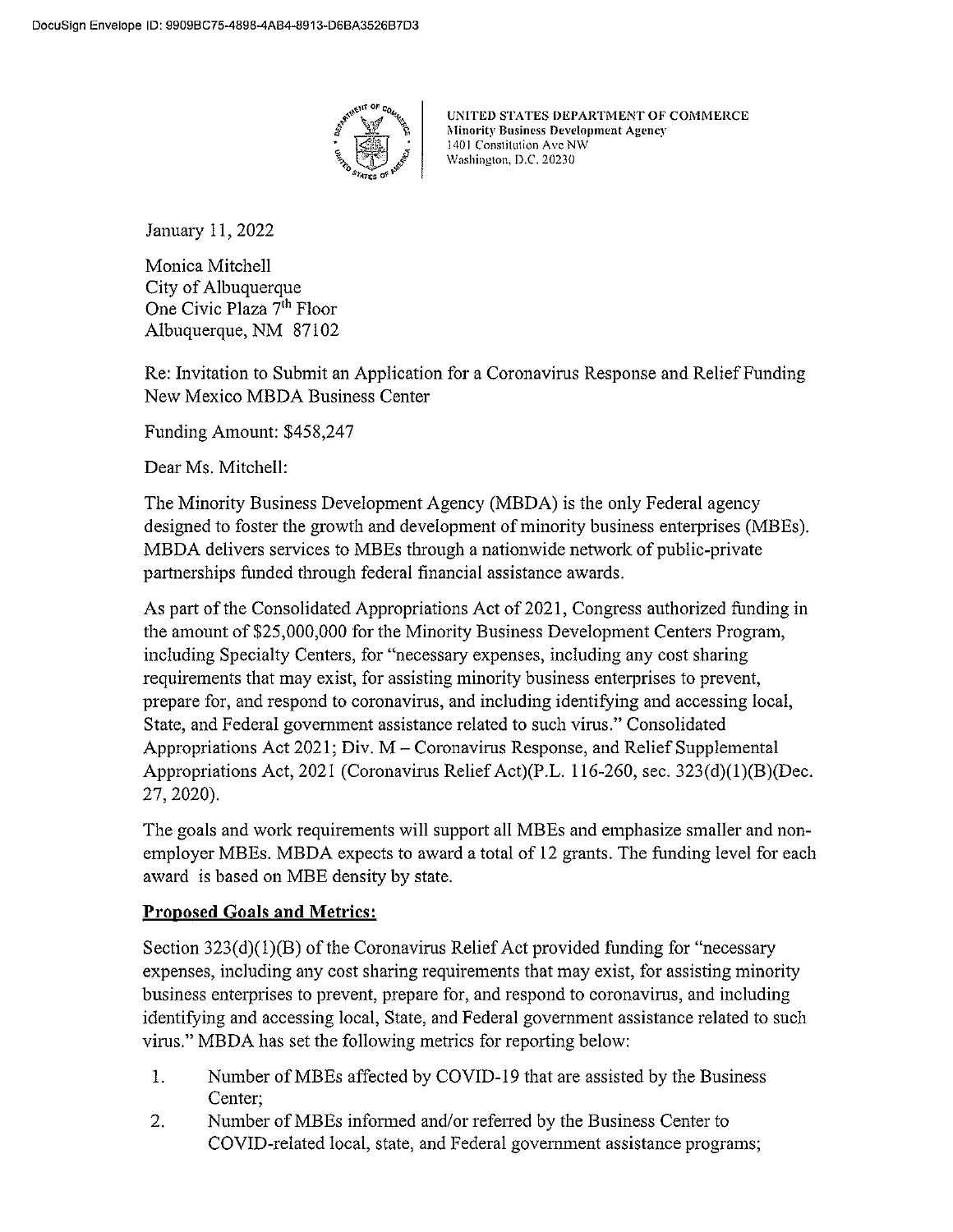- $3.$ Number of MBE applications submitted to local, state, and Federal government assistance programs as a result of Business Center assistance;
- $\overline{4}$ . Number of awards issued by local, state, and Federal programs to MBEs assisted by the Business Center;
- 6. Number and type (e.g., small, medium, large, etc.) of MBEs affected by COVID-19, in economically distressed areas, assisted by the Business Center;
- $7.$ Number and type (e.g., small, medium, large, etc.) of MBEs affected by COVID-19, in rural areas, assisted by the Business Center.

## Applicants must propose goals that address and meet items 1-7 above.

Applicants must include in their applications proposed goals that must be met within the performance period for each of the above metrics. Applicants also must submit progress performance reports on a semi-annual (first six (6) month) and annual (12 month) basis, with financial information. Financial reports must include drawdowns based on the above metrics, details for staffing percentages, and specific allocations of funding made for dedicated staff.

### **Budget:**

Each recipient must submit the required budget forms to include the SF-424, SF-424A, SF-424B, project narrative, budget narrative, CD-511, and SF-LLL in support of this funding. The proposed costs identified by each recipient must be consistent with the funding levels for this initiative as identified by MBDA and appear to be reasonable, allowable, and allocable.

Funding is subject to the availability of funds for an award period of performance of July  $1, 2022 - June 30, 2023.$ 

### Recommendation:

The Minority Business Development Agency (MBDA) invites the New Mexico MBDA Business Center located in Albuquerque, NM to apply for funding, not to exceed \$458,247 for the referenced award action.

Please note that the above goals are separate from, and in addition to, the existing performance goals for the current MBDA Business Center.

If the operator elects to accept the additional funding, the operator must submit in writing via email to MBDA accepting the funding and goals.

Instructions to apply for funding will be forthcoming. All the documents required for the application package must be submitted through the Grants. Gov system, which may be accessed at: http://www.grants.gov.

If you have any questions regarding the above, please do not hesitate to contact me at  $(202)$  482-0065.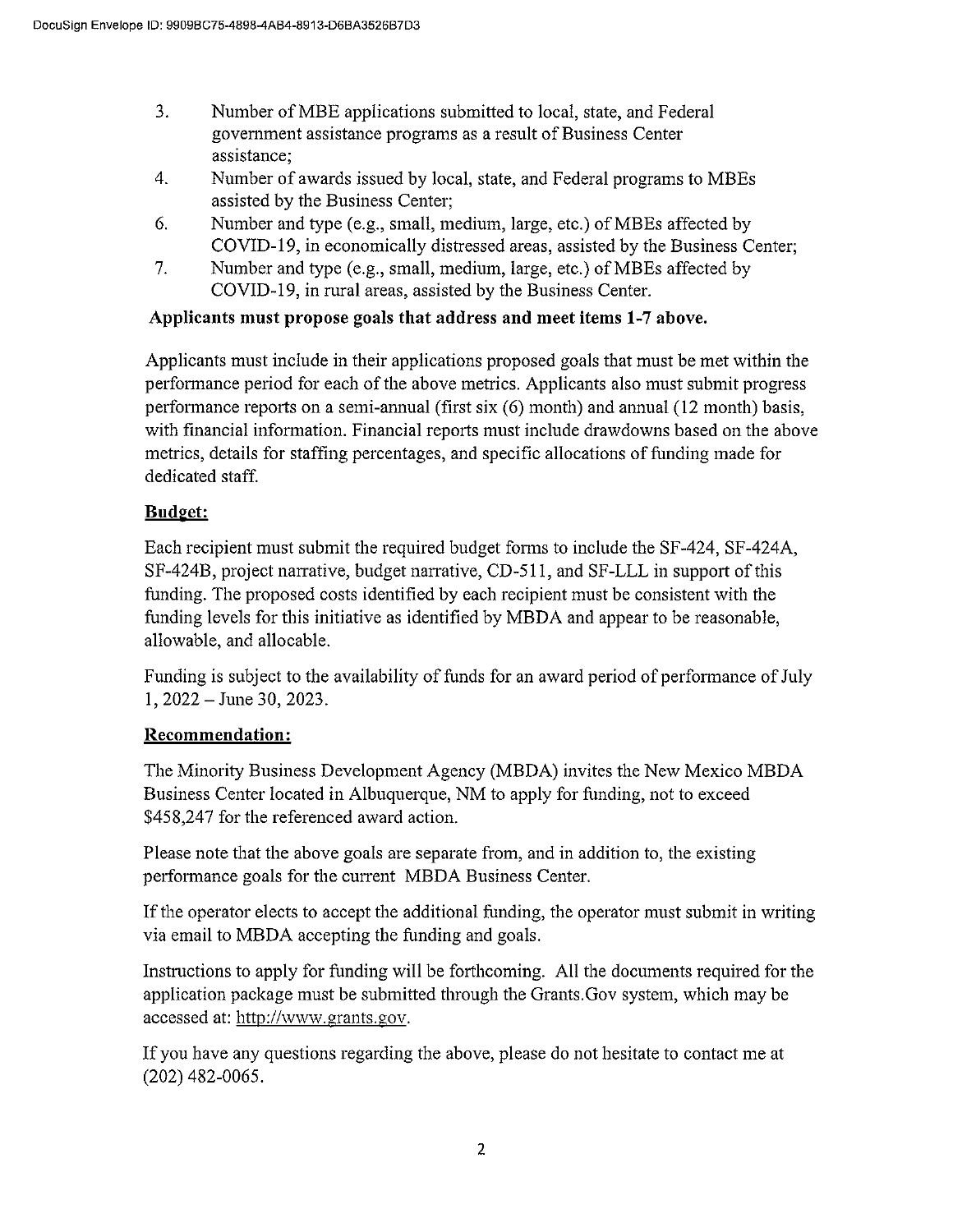Sincerely,

## Nakita Chambers

Nakita Chambers Program Manager

### Enclosure

Cc: Jewel Linzey, Branch Chief, NOAA Grants Management Division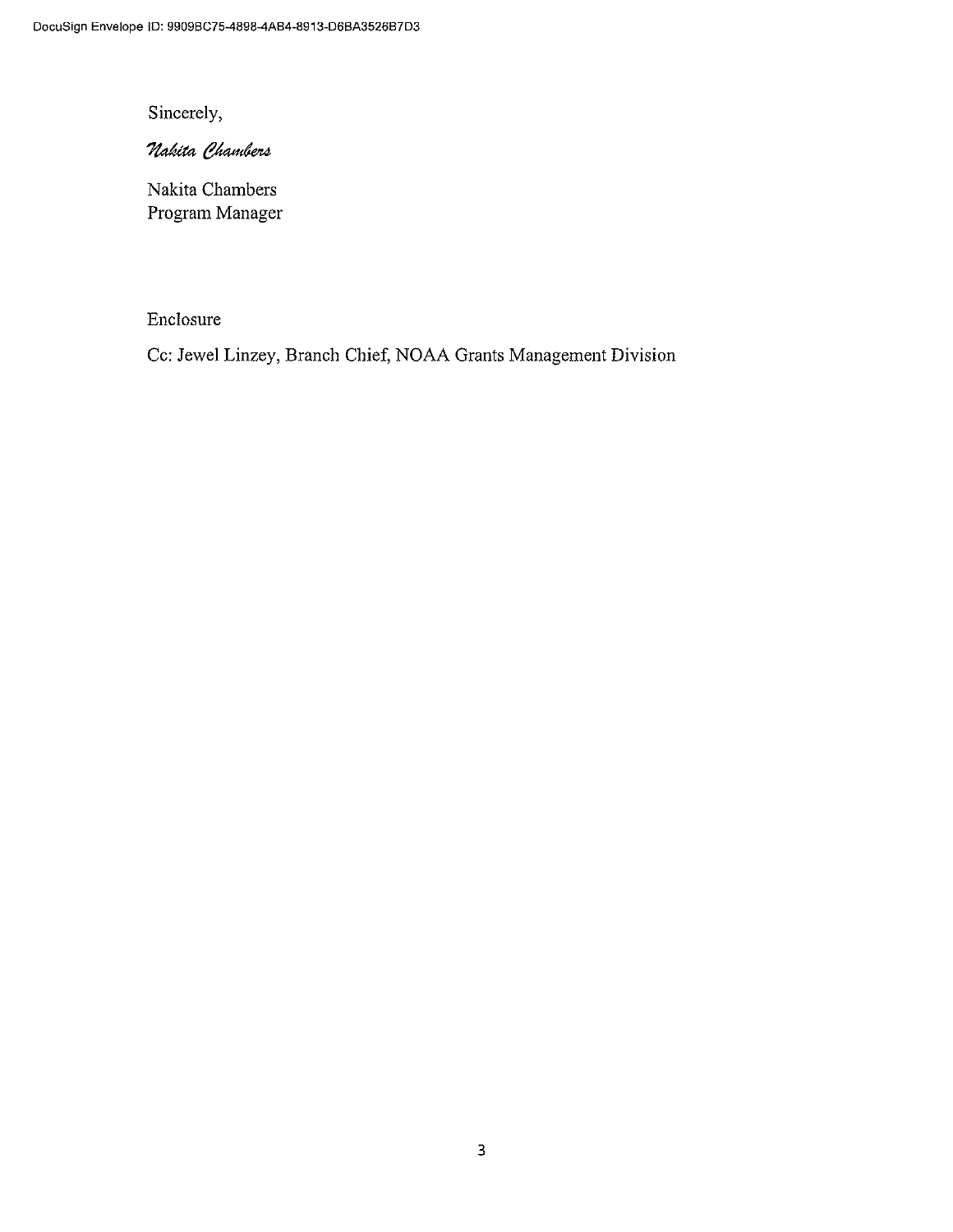### **LEASE AGREEMENT BETWEEN** ALBUQUERQUE HISPANO CHAMBER OF COMMERCE AND. **CITY OF ALBUQUERQUE**

This LEASE AGREEMENT ("Lease") made and entered into between the Albuquerque Hispano Chamber of Commerce ("AHCC" or "Landlord"), and the City of Albuquerque, a New Mexico municipal corporation ("City" or "Tenant"). Tenant and Landlord may each be referred to herein individually as a "Party" and collectively as the "Parties."

#### L. **RECITALS**

WHEREAS, the Landlord owns that certain real estate located at 1309 4<sup>th</sup> Street SW, in Albuquerque, Bernalillo County, New Mexico (the "Property") on which is situated a building with multiple offices (the "Building") as shown on  $Exhibit A$ , attached hereto and made a part hereof; and

WHEREAS, Landlord is willing to Lease to Tenant, and provided that Tenant receives the federal grant and the necessary appropriation therefor as anticipated, Tenant is able and wishes to lease that portion of the Building designated as the Premises (defined below) from Landlord, to be used by the City's Economic Development Department as a Minority Business Development Agency ("MBDA") Business Center; and

WHEREAS, the Landlord and Tenant desire to enter into a lease agreement.

NOW, THEREFORE, the Landlord for and in consideration of the covenants and agreements herein contained to be kept and performed by Tenant, upon the terms and conditions herein contained, does let, lease and demise as set out below, Tenant hereby leases the Premises from Landlord, and the Parties mutually agree to the following:

#### **BASIC LEASE PROVISIONS.** П.

#### THE PREMISES.  $A.$

The "Premises" shall mean the approximately one thousand (1,000) square feet of furnished office space comprised of the two (2) office spaces located on the first floor of the Building and designated as "113" and "118" and shall also include the lobby area on the first floor, access to common areas to include conference rooms, a training classroom, a computer lab, any/all available breakrooms in the Building, as well as open parking in the lot located on Barelas Road SW just north of the Property.

#### **B. BASE TERM; RENEWAL TERM.**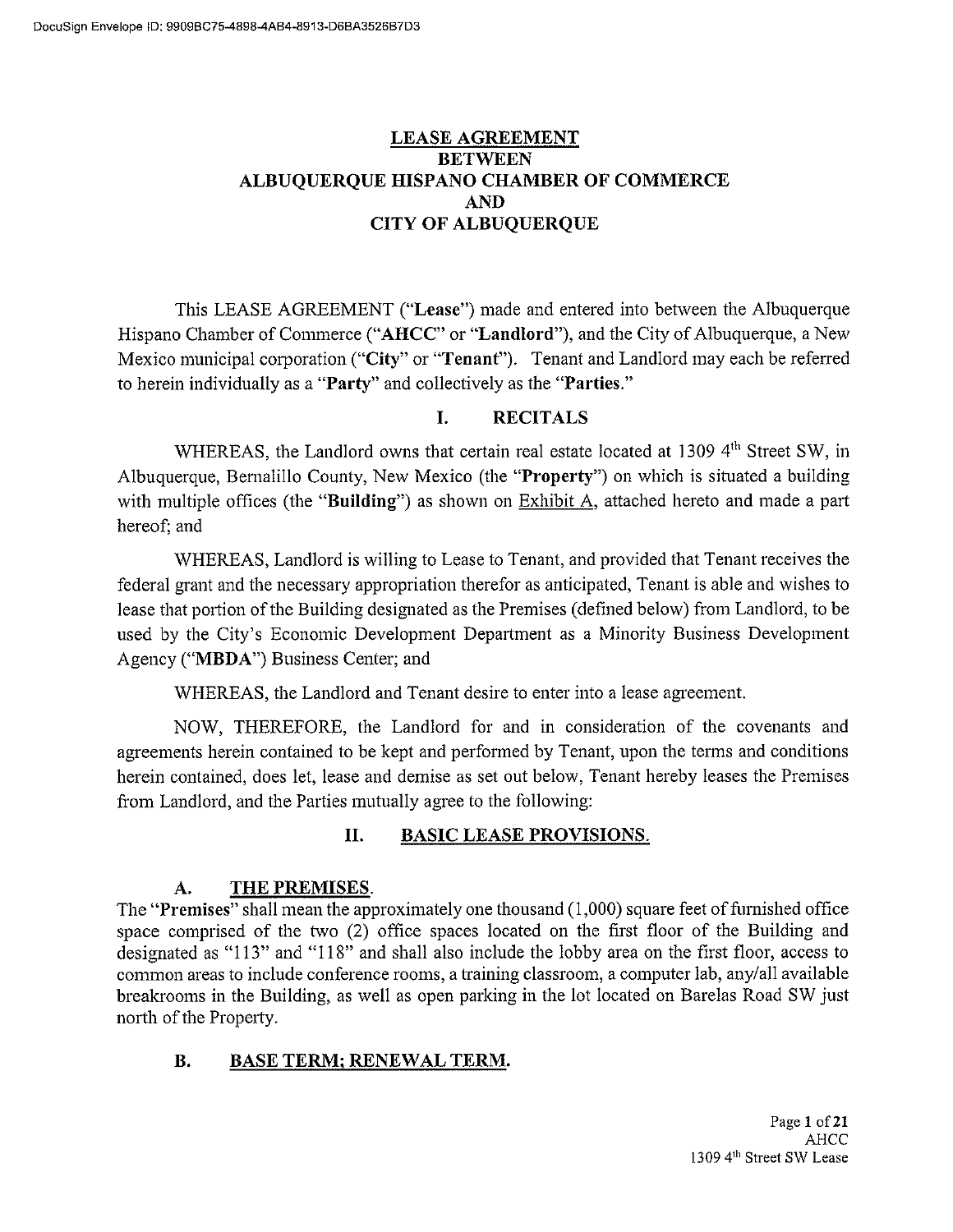1. The "Base Term" shall be for twelve (12) months beginning on the Rent Commencement Date and ending on the Expiration Date.

2. Provided that this Lease shall be in full force and effect and that Tenant shall not be in Default (as defined below) under any of the terms or conditions hereof beyond the applicable cure periods set forth herein, either at the time of exercising the Option to Extend or at the start of the Renewal Term, and provided that Tenant's use of Premises is in accordance with the terms of this Lease, Tenant shall have an option to extend the Base Term of this Lease a single time for one (1) year ("Option to Extend"), with the additional, one-year term ("Renewal Term") to commence upon the expiration of the Base Term..

3. The Option to Extend, shall be exercised by Tenant by giving written notice thereof to Landlord no less than ninety (90) days prior to the expiration of the Base Term.

4. In the event that the Base Term of this Lease is extended pursuant to the provisions hereof, all of the terms and provisions of this Lease shall extend to and be applicable during the Renewal Term, except and to the extent as may be specifically set forth in this Section II (B) to the contrary.

#### EFFECTIVE DATE AND OTHER KEY DATES. C.

This Lease will not be binding upon the Parties until it is approved by the Albuquerque City Council and signed by the City of Albuquerque Chief Administrative Officer or his/her authorized designee (hereinafter the "Effective Date"). In addition, the following critical dates shall apply to this Lease:

- 1. The "Lease Commencement Date" shall be the Effective Date
- 2. The "Rent Commencement Date" shall be July 1, 2022.
- 3. The "Expiration Date" shall be June 30, 2023.

#### D. **BASE RENT.**

Tenant shall pay to Landlord, in advance, on the first day of each calendar month, beginning on the Rent Commencement Date, "Base Rent" (or "Rent") in the amount of ONE THOUSAND EIGHTY THREE AND 33/100 DOLLARS (\$1,083.33) without deduction or offset, except as specifically provided in this Lease. Base Rent payable with respect to a period consisting of less than a full calendar month shall be prorated.

#### E. **LANDLORD'S OBLIGATIONS.**

Landlord shall provide the following hereunder: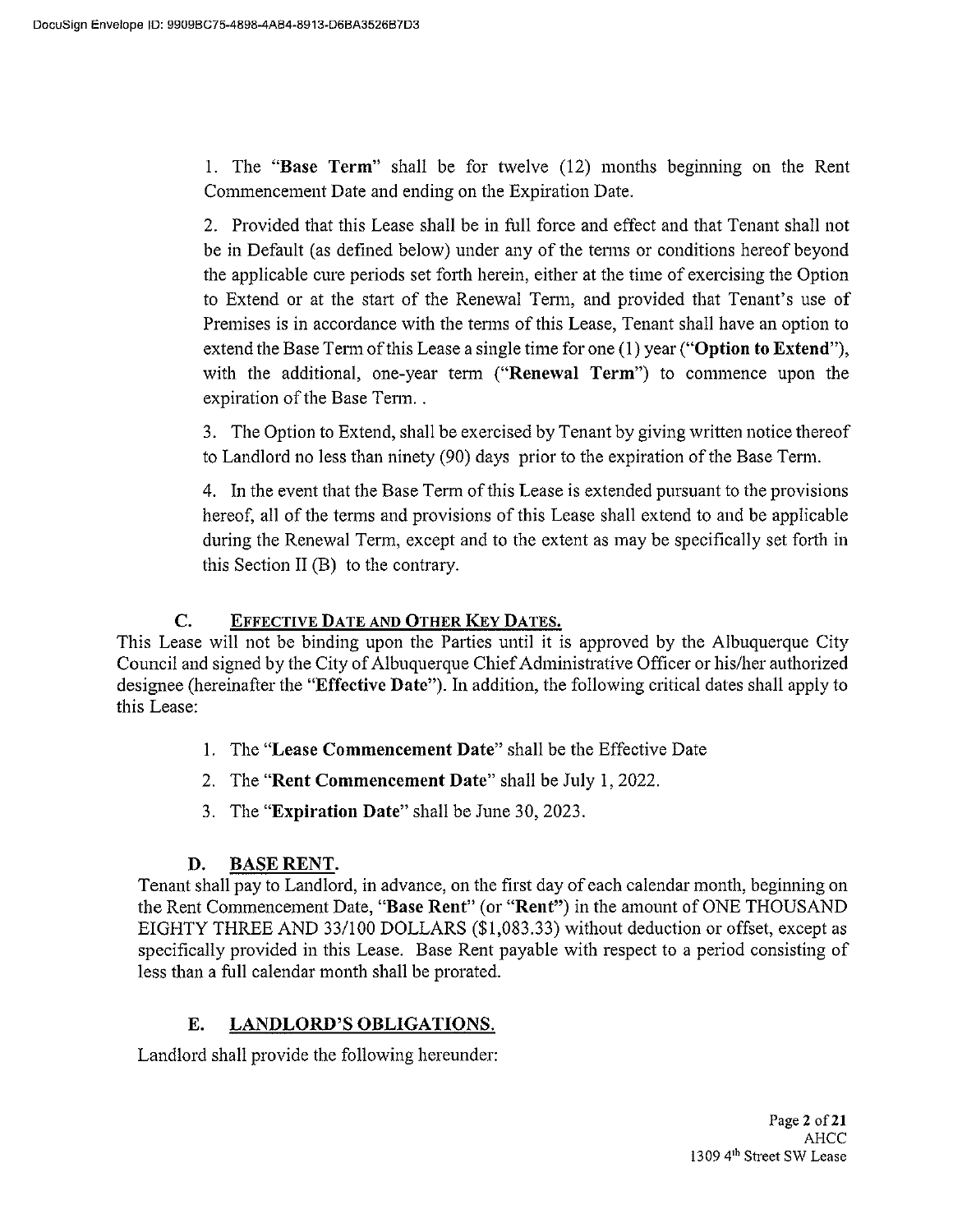1. Utilities including gas, electric, two direct lines of phone service dedicated to MBDA and access to high speed wireless internet, water, sewer, trash collection, and janitorial services ("Required Services").

2. All general maintenance and repair including general maintenance and repair to the roof, heating and cooling systems, plumbing systems, electrical systems, elevator system, communication systems, parking lot, interior of the building, and exterior of the building as further described in Section II (N) ("Repair and Maintenance").

3. Payment of all general property taxes but excluding all special and general assessments of any kind levied upon the Premises.

4. Any/all replacements, improvements, and/or installations of all or some portion of the roof, HVAC heating and cooling systems, plumbing systems, electrical systems, elevator system (if applicable), communication systems, and exterior surfaces of the building as more specifically set forth in Section II(N).

#### F. **USE OF PREMISES.**

1. Tenant shall continuously (except for short term closures due to fire, casualty, condemnation, weather, permitted or approved Tenant remodeling not exceeding sixty (60) days, or other causes beyond Tenant's control for any length of time, including but not limited to pandemic, quarantine, public health emergency, or governmental order ("Permitted Closures")) use the leased Premises, subject to the terms, conditions, and limitations set forth in this Lease.

2. Tenant shall operate and maintain the Premises in a safe, sanitary, and operable condition.

3. Tenant shall properly handle and dispose of all Hazardous Substances pursuant to Environmental Laws (as each is defined herein). Tenant shall take all appropriate measures necessary to prevent the release on or from the Premises of any Hazardous Substances. Neither Party shall create or bring on the Premises any Hazardous Substances or permit any third party to do so in violation of Environmental Laws. Should Tenant become aware of the existence of any Hazardous Substance on the Premises, Tenant shall immediately notify Landlord of such Hazardous Substance.

4. Tenant shall not use, occupy, or permit the Premises to be used or occupied for any unlawful purposes or for purposes not specified in this Lease.

5. Tenant shall not use, occupy, or permit the Premises or any part of the Premises to be used or occupied, or do or permit anything to be done in or on the Premises in any manner which would: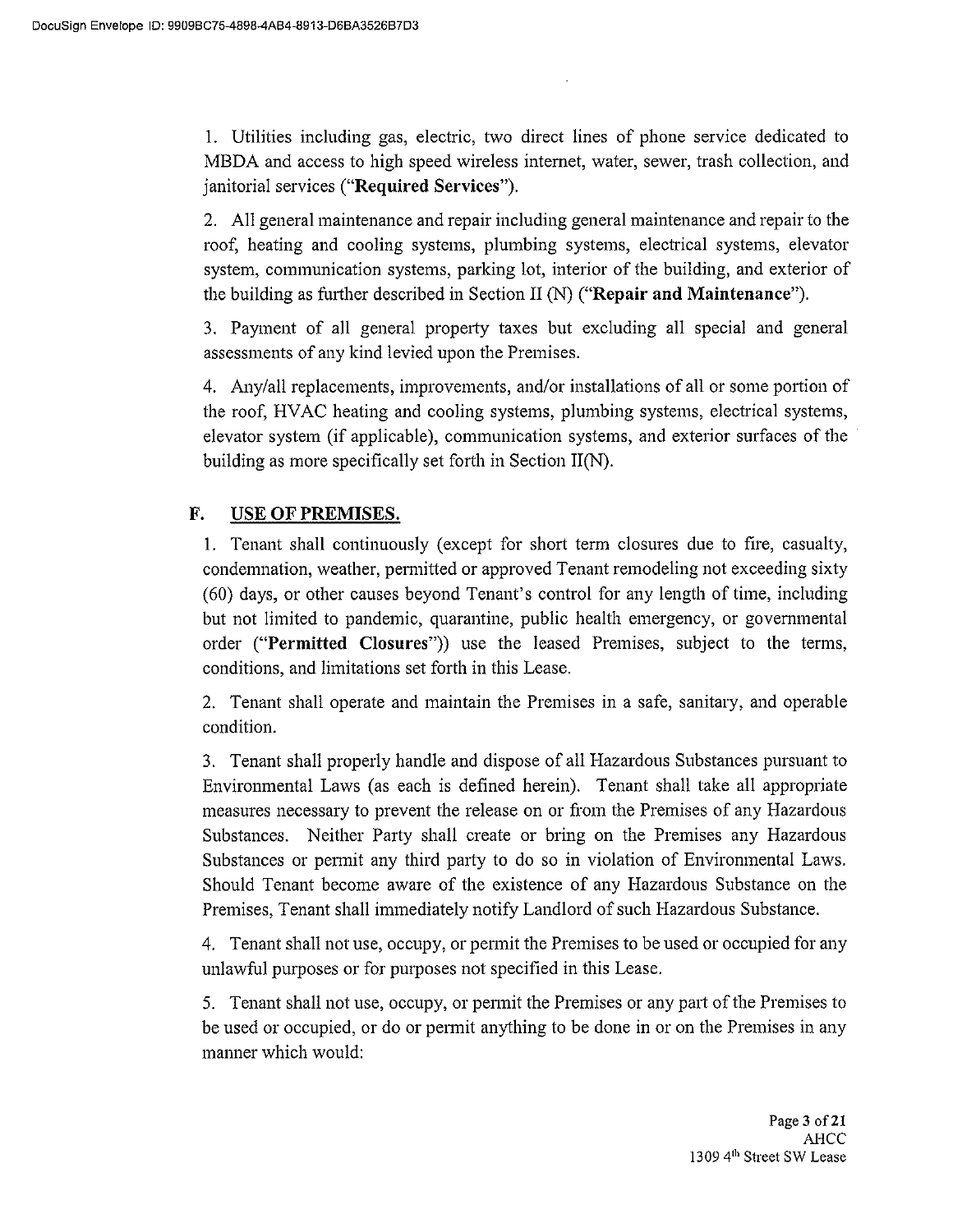- Cause or be likely to cause structural damage to the Premises or any part a. thereof, or adversely affect the mechanical, electrical, plumbing, or other base building systems.
- b. Cause, permit, or suffer any waste or damage, disfigurement, or injury to the Premises or the fixtures or equipment thereof, other than due to normal wear and tear.
- Cause the cancellation of any insurance policies related to the Premises.  $\mathbf{C}$ . Tenant shall reimburse Landlord for any increases in insurance premiums payable by Landlord as a result of Tenant's use of the Premises or the nature of Tenant's business. All property kept, stored or maintained by Tenant within the Premises shall be there at Tenant's sole risk, and if the whole or any part thereof shall be destroyed or damaged by fire, water or otherwise, or by the leakage or bursting of water pipes, steam pipes, or other pipes, by theft or from any other cause, no part of said loss or damage is to be charged to or borne by Landlord, unless due to the negligence or willful misconduct of Landlord, its employees, agents or contractors.
- $d_{\cdot}$ Constitute waste or a public or private nuisance; or
- Place or install any signs, racks, stands, trade fixtures, pedestal signs, or other e. displays of products or services, advertisement, notice, lettering, or decoration on any part of the outside of the Premises or on the outside of the Building, the grounds of the Premises, the right-of-way or adjacent properties, without the express prior written approval of the Landlord, which approval will not be unreasonably withheld or delayed. Tenant, at its expense, may install its standard signs and logos so long as they are in compliance with applicable signage codes. All signs shall be kept in good condition and in proper operating order at all times.

#### G. **HOLDING OVER.**

1. With Consent. In the event Tenant remains in possession of the Premises after the expiration of this Lease with Landlord's written consent, but without the execution of a new Lease, it shall be deemed to be occupying said Premises as a tenant from monthto-month at a rental equal to the rent for the previous annual period plus an additional one percent (1%) paid in monthly installments with the annual rent prorated monthly for the period of the hold over plus any additional charges called for under the terms of this Lease, and shall otherwise be subject to all the conditions, provisions and obligations of this Lease insofar as the same are applicable to a month-to-month tenancy. Should the month-to-month hold over tenancy continue for more than a 12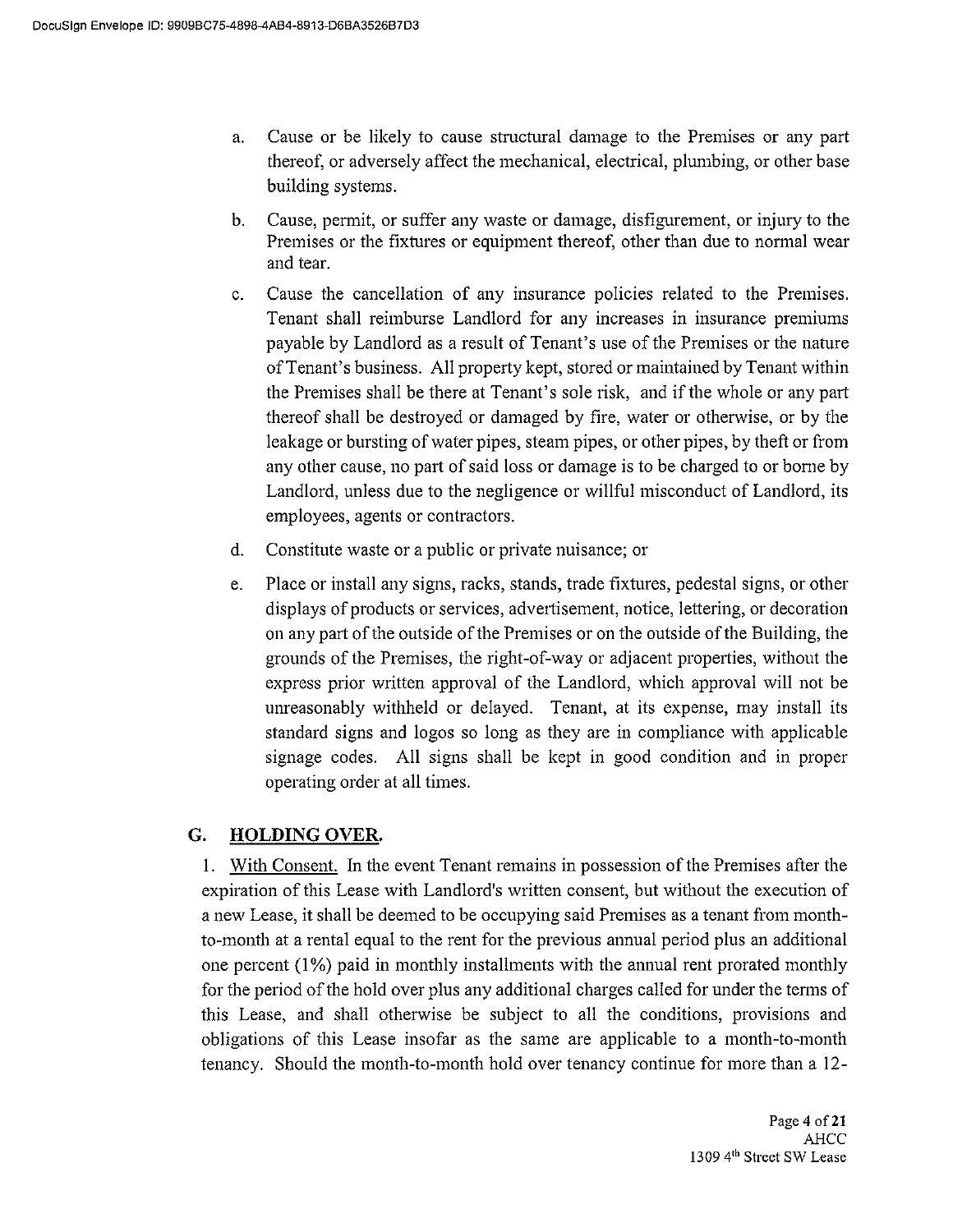month period, the Rent will increase one percent (1%) for any subsequent 12-month period(s) under this paragraph. A holdover month-to-month tenancy may be terminated by either Party upon at least a sixty (60) day, prior, written notice.

2. Acceptance of Premises. Tenant acknowledges that it has examined the Premises and that it has determined by its own independent evaluation that the Premises are suitable and useable for the purposes, uses and activities intended by Tenant as provided in this Lease. Tenant acknowledges that the Landlord has made no representations, warranties, or guarantees, express or implied, that the Premises will be suitable or useable for the purposes or uses which Tenant intends to make of the Premises.

#### H. **QUIET ENJOYMENT.**

Subject to Tenant paying the Rent provided for herein and performing all the covenants and conditions of this Lease on its part to be performed. Tenant shall and may peaceably and quietly have, hold, and enjoy the Premises during the term hereof. Tenant acknowledges that the exercise by Landlord of any of the rights conferred on Landlord under this Lease, and Landlord's exercise of a right of entry upon the Premises conferred by this Lease shall not be deemed to be a constructive or actual eviction of Tenant and shall not be considered to be a breach of Landlord's covenant of quiet enjoyment. Landlord hereby warrants and represents that Landlord has full right and sufficient title to lease the Premises for the term and upon the terms and conditions set forth herein.

#### I. **COMPLIANCE WITH LAW.**

1. Tenant shall at all times during the term of this Lease at its own expense, comply with all federal, state, county, municipal, and other governmental statutes, ordinances, laws, rules and regulations, now or hereafter enacted or amended, affecting the Premises, or occasioned by or affecting the use thereof by Tenant, including, but not limited to, the Americans With Disabilities Act.

2. Tenant shall have the right to contest by appropriate legal proceedings, without cost or expense to Landlord, the validity of any law, ordinance, order, rule, regulation or requirement affecting Tenant's use and/or occupancy of the Premises. If compliance by Tenant may be legally held in abeyance during the contest without subjecting Landlord or Tenant to any liability whatsoever for failure to so comply, Tenant may postpone compliance until the conclusion of the proceedings.

3. Tenant shall procure, at its sole expense, any permits and licenses required for the transaction of business in the Premises and otherwise comply with all applicable laws, ordinances and governmental regulations. Tenant shall immediately notify Landlord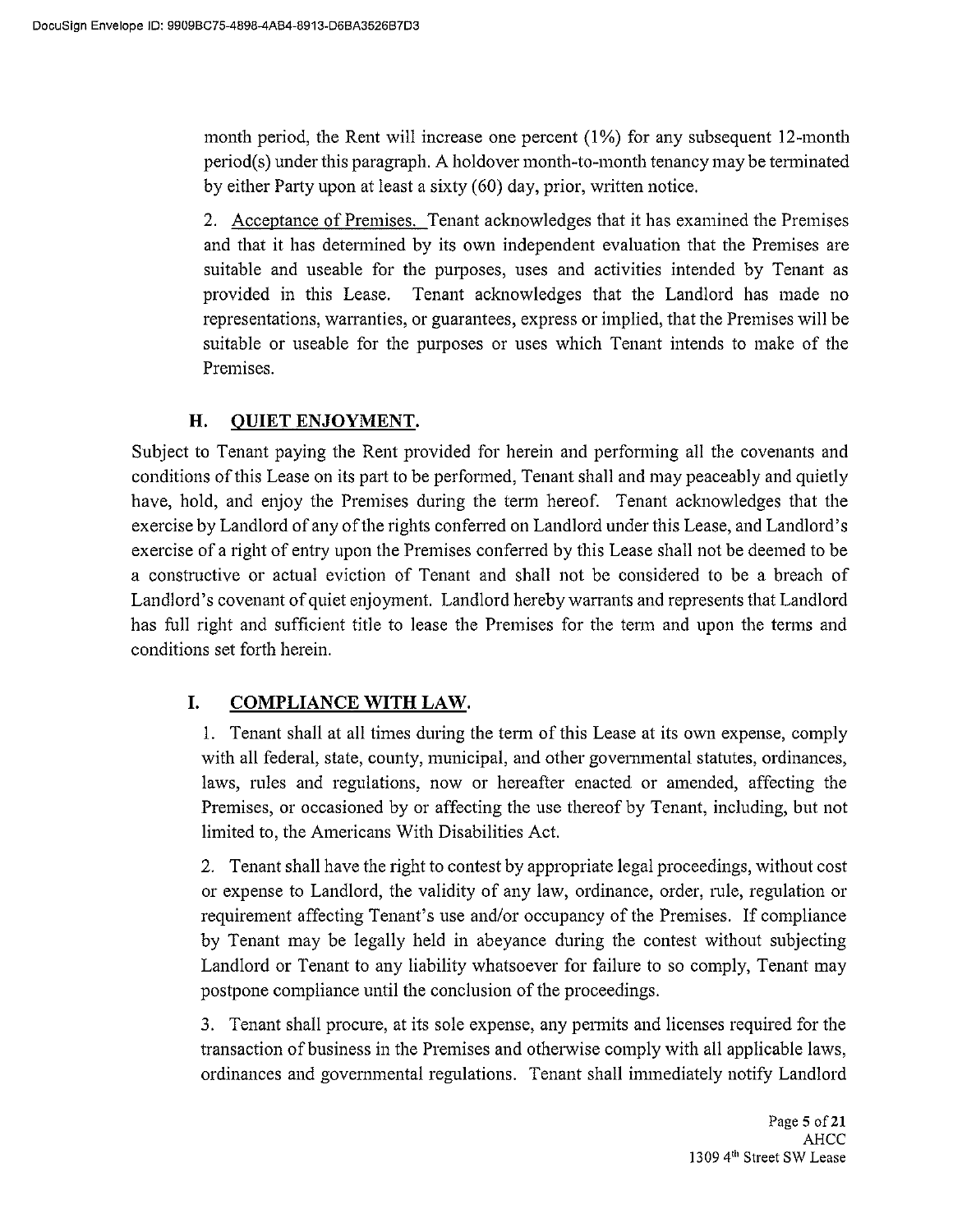in the event any permit, license, or approval necessary for the operation of Tenant's business from the Premises is revoked or suspended. If such revocation or suspension is not corrected within twenty (20) days after notice to Landlord (or such longer period as is reasonable so long as Tenant initiates such correction within the twenty (20) day period and thereafter diligently and continuously works towards correcting the revocation or suspension), then it shall be an automatic event of Default under this Lease.

#### J. UTILITIES.

Tenant shall not install any equipment or fixtures, or use the same, in any manner that exceeds the safe and lawful capacity of any utility equipment or lines serving the Premises. Landlord shall not be liable in damages or otherwise for any failure, variation, shortage or interruption of any utilities or services, and Tenant shall not be entitled to terminate this Lease or abate any portion of the Rent as a result of such failure, variation, shortage or interruption.

#### К. **INDEMNIFICATION; LIABILITY.**

1. Landlord shall not in any event be liable for any acts or omissions of Tenant or its agents, servants, employees, or independent contractors, or for any condition resulting from the operations or activities of Tenant, its agents, servants, employees, or independent contractors either as to Tenant or to any other person, including any and all claims, losses, damages, and expenses relating to any of the foregoing.

2. Landlord agrees to pay for all damage to third parties from personal injury or property damage that occurs in the Premises caused by the intentional misuse, or neglect by Landlord or Landlord's employees, agents, and invitees. Further, Landlord agrees to indemnify, defend, and hold harmless Tenant and its officials, agents, and employees from and against any and all claims, actions, suits, or proceedings of any kind brought against said parties because of any injury or damage received or sustained by any person, persons, or property arising out of or resulting from the actions, omissions, or misconduct of Landlord or its agents in the performance of obligations and the terms and conditions of this Lease.

3. Tenant agrees to pay for all damage to third parties from personal injury or property damage that occurs in the Premises to the extent caused by the intentional misuse or neglect by Tenant or Tenant's employees, agents, and invitees, provided, however, that any liability incurred in connection with this Lease by Tenant is subject to the immunities and limitations of the New Mexico Tort Claims Act, Section 41-4-1 et seq., NMSA 1978, as amended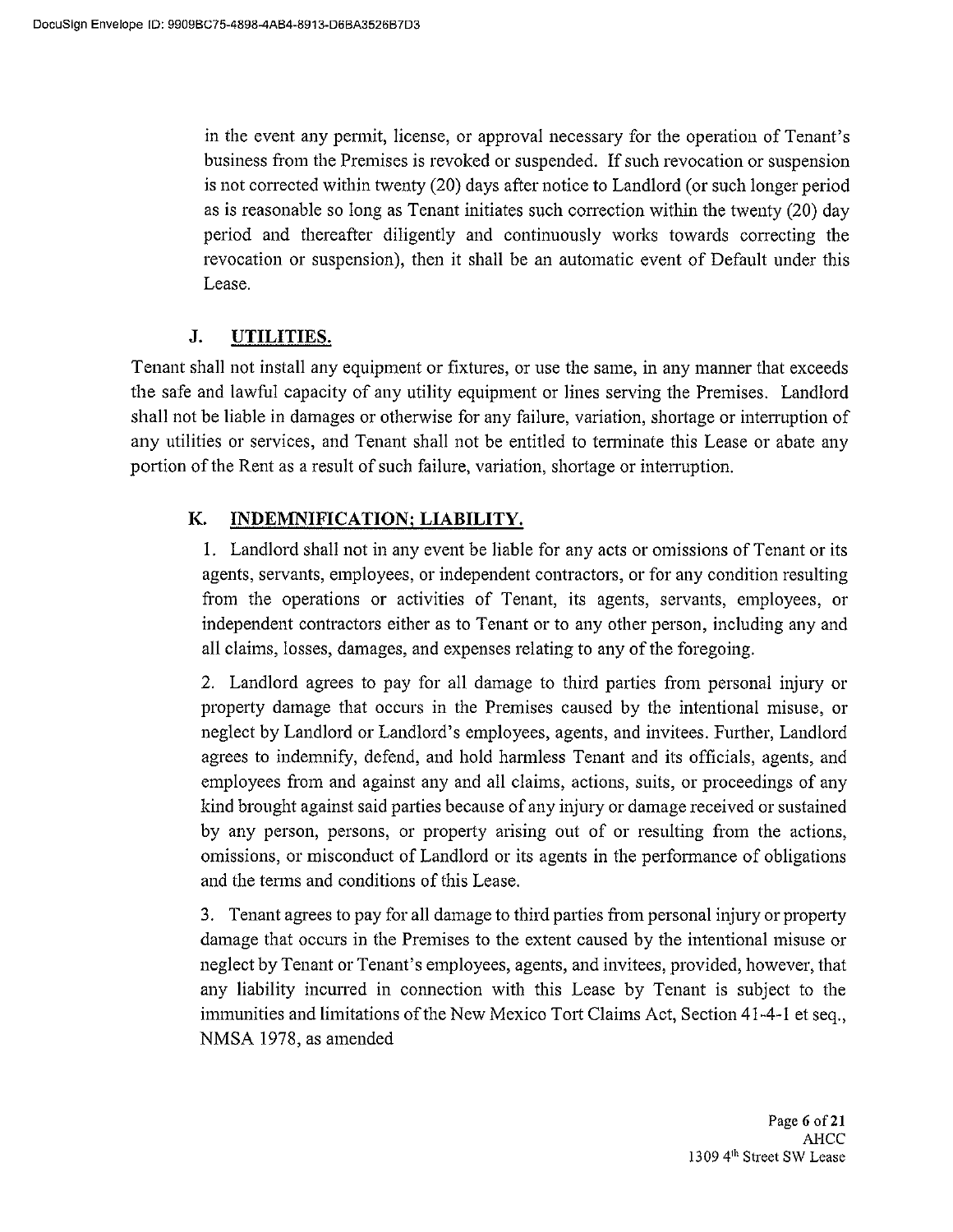#### L. **INSURANCE.**

1. Tenant represents that it is adequately self-insured, and that Tenant's municipal self-insurance program includes the following types of coverage in appropriate amounts:

- Special Form property insurance covering the contents owned by Tenant in the a. Premises.
- $\mathbf b$ . Comprehensive General Liability Insurance.
- Workmen's Compensation Insurance.  $\mathbf{c}$ .
- d. Automobile Liability Insurance.

2. Evidence of Coverage. Tenant shall deliver to Landlord a letter evidencing selfinsurance, if required and requested by Landlord at the time of or following execution of the Lease.

### **M.** REPAIRS AND MAINTENANCE; TENANT'S NEGLIGENCE; SUBSTANTIAL DAMAGE.

Landlord shall keep the roof, the foundation, structural elements of the Building and Premises (including molding, locks and hardware, painting or other treatment of interior walls), pipes and conduits of the Building and Premises in good condition and repair in accordance with standards then prevailing for comparable properties of like age and character or such higher standard as Tenant may determine, except that Landlord shall not be required to make any repairs occasioned by the act or negligence of Tenant, its agents, employees, subtenants, licensees and concessionaires, which repairs shall be made by Tenant. In the event that the Premises should become in need of major repairs and/or replacements for major components that impact the Building as a whole, including but not limited structural repairs to the Building, repairs to the exterior of the Building including but not limited to the roof, or repairs to the HVAC or major building systems, said repairs and/or replacements shall be the responsibility of the Landlord. Tenant shall give immediate written notice thereof to Landlord and Landlord shall take prompt and appropriate steps to initiate such repairs following delivery of such written notice, except in exigent circumstances, in which case Landlord shall take such steps immediately and without delay. An exigent circumstance is when, without the necessary major repair or replacement, the Premises are unusable by Tenant and/or when the lack of the necessary repair or replacement places Tenant's property in substantial danger of being ruined. If the major repair or replacement causes an exigent circumstance and Landlord fails or is unable to make any such repairs in a timely manner, and Tenant is able to make repairs more quickly, then upon notice to Landlord, Tenant may make the repairs or replacement and Landlord shall reimburse Tenant for said repairs or replacement. Landlord shall have no liability for any damages or injury arising out of any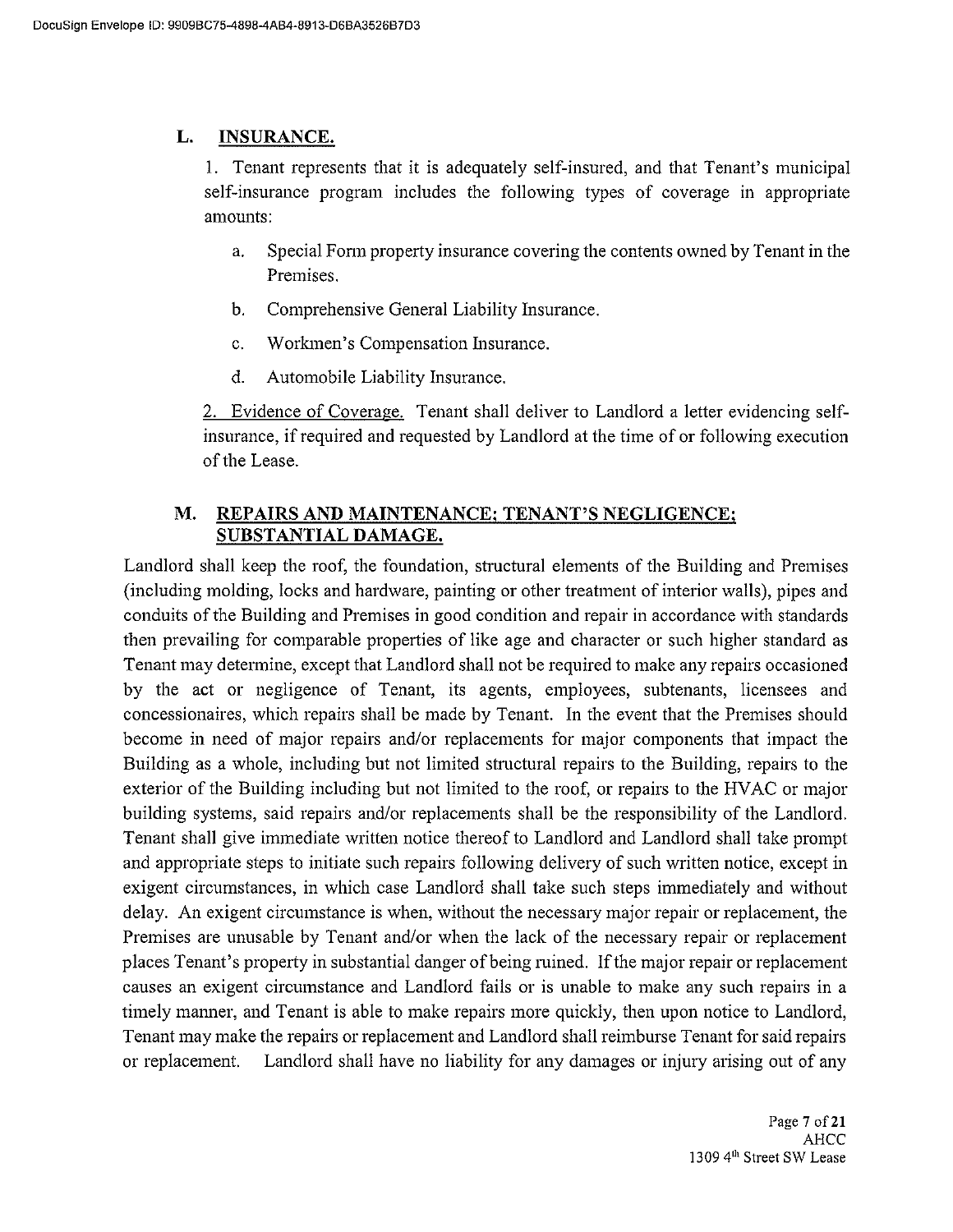condition or occurrence causing a need for such repairs unless the damage results from the Landlord's negligence, delay or willful misconduct. Landlord shall not be liable or responsible for breakdowns or temporary interruptions in access or utilities nor for interference with Tenant's business or Tenant's access to the Premises during the course of repairs or remedial work, unless and to the extent resulting from the negligence or willful misconduct of the Landlord.

#### AMERICAN WITH DISABILITIES ACT. N.

Tenant agrees to meet all applicable requirements of the American with Disabilities Act of 1990, as amended, and all applicable rules and regulations, as amended, (the "ADA"), that are imposed directly on Tenant as a public entity or that would be imposed on the Landlord.

#### RIGHT TO ENTER WITHOUT NOTICE. **O.**

The Landlord, its agents, and other representatives, shall have the right to enter into and upon the Premises or any part thereof at reasonable times for the purpose of inspecting the Premises, making repairs, showing the Premises to prospective lenders, purchasers of the Premises, or prospective tenants upon a thirty (30) day notice to Tenant. In the event of an emergency as determined by the Landlord, the Landlord, its agents and other representatives, may enter at any time, without notice and without the presence of Tenant provided that Landlord gives Tenant notice of such entry and the exigent circumstances as soon as reasonably possible. Tenant will permit Landlord at any time within six (6) months prior to the expiration of this Lease, to place upon the Premises any usual "To Let" or "For Lease" signs, and permit potential tenants to inspect the Premises, provided Tenant is given reasonable notice of such inspections and such inspections do not unreasonably interfere with the operations of Tenants business activities.

#### P. TERMINATION AND SURRENDER OF PREMISES.

At the expiration of the Base Term of this Lease, or Renewal Term if the Lease is extended as permitted pursuant to its terms, or upon its earlier termination as provided hereunder, Tenant shall surrender the Premises to the Landlord in as good condition as Premises was in at the beginning of the Term, reasonable use, wear and tear excepted, clean, and free of debris. Tenant shall remove Tenant's personal property from the Premises. Any and all improvements made to the Premises during the term hereof shall, unless Landlord requests their removal, belong to the Landlord without compensation, allowance, or credit to Tenant, except movable trade fixtures, furnishings, and equipment of the Tenant which can be removed without defacing the Premises, including the underlying and related property. Tenant shall repair any damage to the Premises occasioned by the installation or removal of Tenant's trade fixtures, furnishings, and equipment. Any of Tenant's personal property left by Tenant on or about the Premises at the expiration or termination of this Lease shall, at the option of the Landlord, become the property of the Landlord, and the Landlord shall be entitled to use, sell or otherwise dispose of such personal property.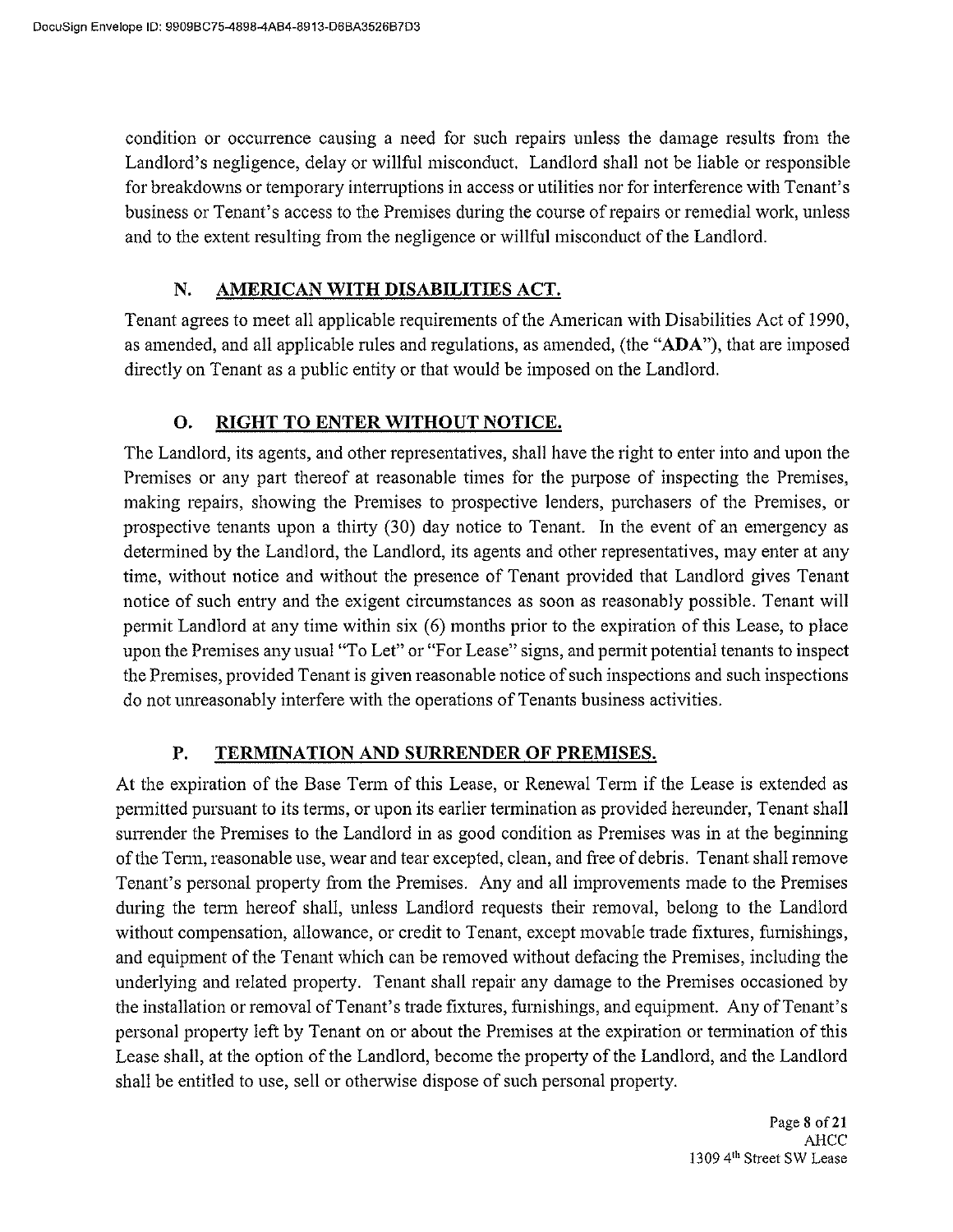#### **O.** DEFAULT AND REMEDIES.

1. Default. The occurrence of any one or more of the following events shall constitute a Default (a "Default") by Tenant:

Failure to make payment when due where such failure shall continue a. without cure for a period of thirty (30) consecutive calendar days after written notice thereof from Landlord to Tenant.

 $\mathbf{b}$ . The abandonment of the Premises by Tenant for a period of thirty (30) consecutive calendar days.

The failure by Tenant to observe or perform any of the material, express  $\mathbf{c}$ . covenants or provisions of this Lease, where such failure shall continue for a period of thirty (30) consecutive calendar days after written notice thereof from the Landlord to Tenant, provided that if the nature of Tenant's Default is such that more than thirty (30) consecutive calendar days are reasonably required for its cure, then Tenant shall not be deemed to be in Default if Tenant commences to cure within the thirty (30)-day period, and thereafter diligently and continuously prosecutes such cure to completion.

Tenant assigns this Lease or subleases all or any portion of the Premises d. without Landlord's prior written consent.

Tenant (i) files, or consents by answer or otherwise to the filing against it, e. of a petition for relief or reorganization or arrangement or any other petition in bankruptcy or liquidation or to take advantage of any bankruptcy or insolvency law of any jurisdiction; (ii) makes an assignment for the benefit of its creditors; (iii) consents to the appointment of a custodian, receiver, trustee or other officer with similar powers of itself or of any substantial part of its property; or (iv) takes action for the purpose of any of the foregoing.

f. A court or governmental authority of competent jurisdiction, without consent by Tenant, enters an order appointing a custodian, receiver, trustee or other officer with similar powers with respect to Tenant or with respect to any substantial portion of its property, or enters an order for relief or approving a petition for relief or reorganization or any other petition in bankruptcy or insolvency law of any jurisdiction, or enters an order decreeing the dissolution, winding up or liquidation of Tenant, or if any such petition is filed against Tenant and such petition is not dismissed within 180 days.

2. Landlord's Remedies. In the event of Default by Tenant, as defined above, the Landlord, in addition to any other remedies set forth in this Lease, may, without further notice or demand, terminate this Lease, in which event this Lease and the leasehold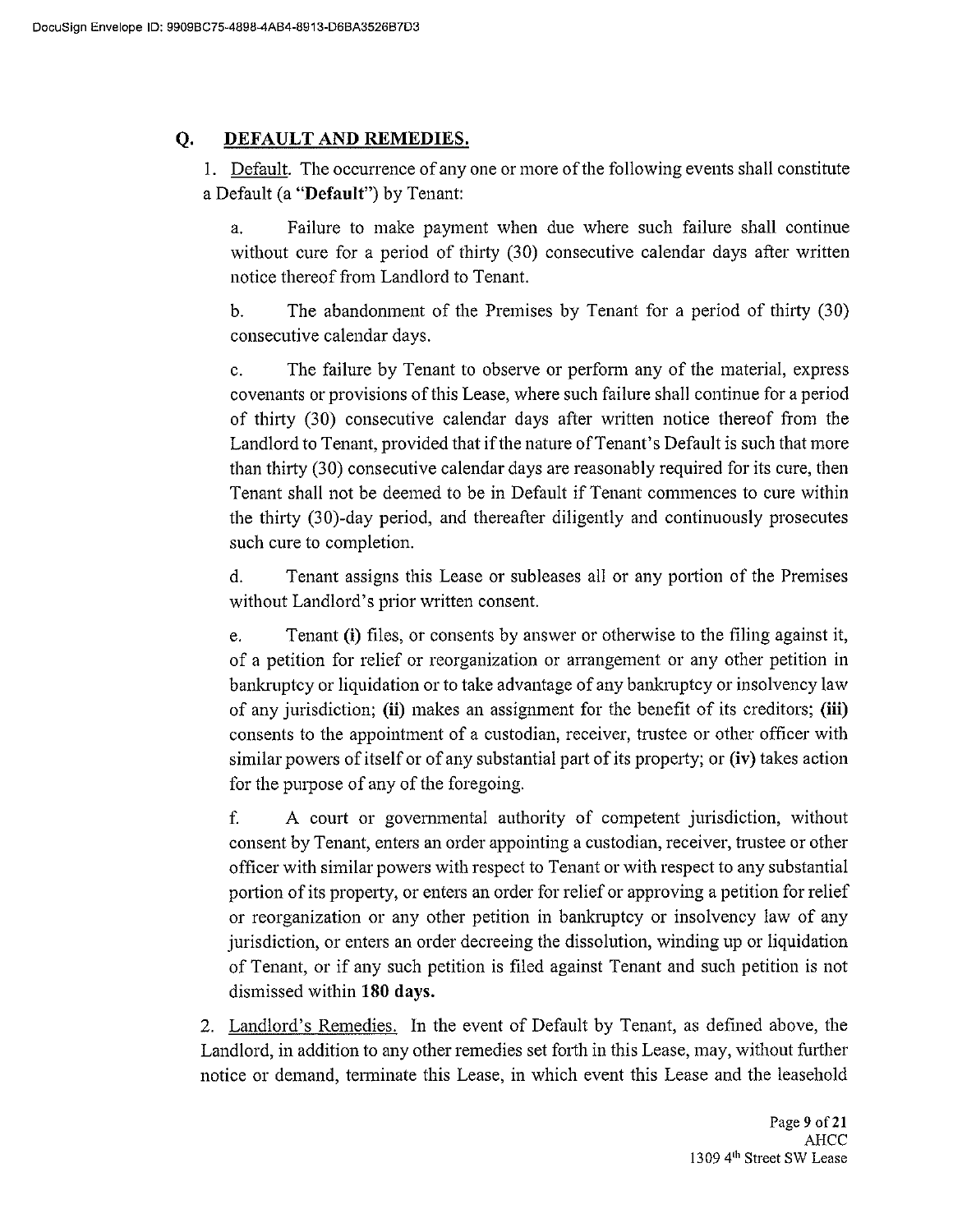estate hereby created shall automatically terminate upon the effective date specified by Landlord in such notice with the same force and effect and to the same extent as if the specified termination effective date was the date originally fixed in this Lease for the expiration of the Lease term. Landlord shall thereupon be entitled to take possession of the Premises, and Tenant shall immediately surrender the Premises to the Landlord and agrees to pay the Landlord, on demand, the following damages:

any unpaid Rent and other amounts due at the time of termination plus  $a<sub>z</sub>$ interest thereon at the maximum lawful rate per annum from the due date until paid;

the net present value of the balance of the Rent for the remainder of the Base  $\mathbf b$ Term or Renewal Term, as may be applicable, less the net present value of the fair market value rental of the Premises for said period taking into consideration a reasonable lease-up period and reasonable expenses incurred by Landlord in reletting the Premises (spread evenly throughout the term of the new lease), provided, however that this sum shall not be less than zero as in no event shall Landlord be obligated to pay Tenant if the difference is a negative number. Both future payments computed in accordance with this provision shall be discounted to present value in accordance with accepted financial practices using a discount rate of 1% per annum; and

any other amount arising out of Tenant's failure to perform its obligations c. under the Lease, or which in the ordinary course of events would be likely to result therefrom, including brokerage commissions and the cost of recovering the Premises which costs shall not include the costs of demolition or remodeling the Premises for a new tenant.

#### R. HAZARDOUS SUBSTANCES.

1. Definitions: For the purposes of this Lease, the following terms have the following meanings:

"Environmental Law" means any Federal, state or local law, statute,  $\mathbf{a}$ ordinance or regulation, rules or guidelines, now or hereafter in effect, pertaining to or governing Hazardous Substances or which relate to the protection of human health, safety, or that of the environment, including, without limitation, CERCLA (Comprehensive Environmental Response, Compensation and Liability Act of 1980), RCRA (Resources Conservation and Recovery Act of 1976) and SARA (Superfund Amendments and Reauthorization Act of 1986).

 $\mathbf{b}$ . "Hazardous Substance" means any substance, material, waste, pollutant, or oil, which is, or becomes designated, classified or regulated as being "toxic",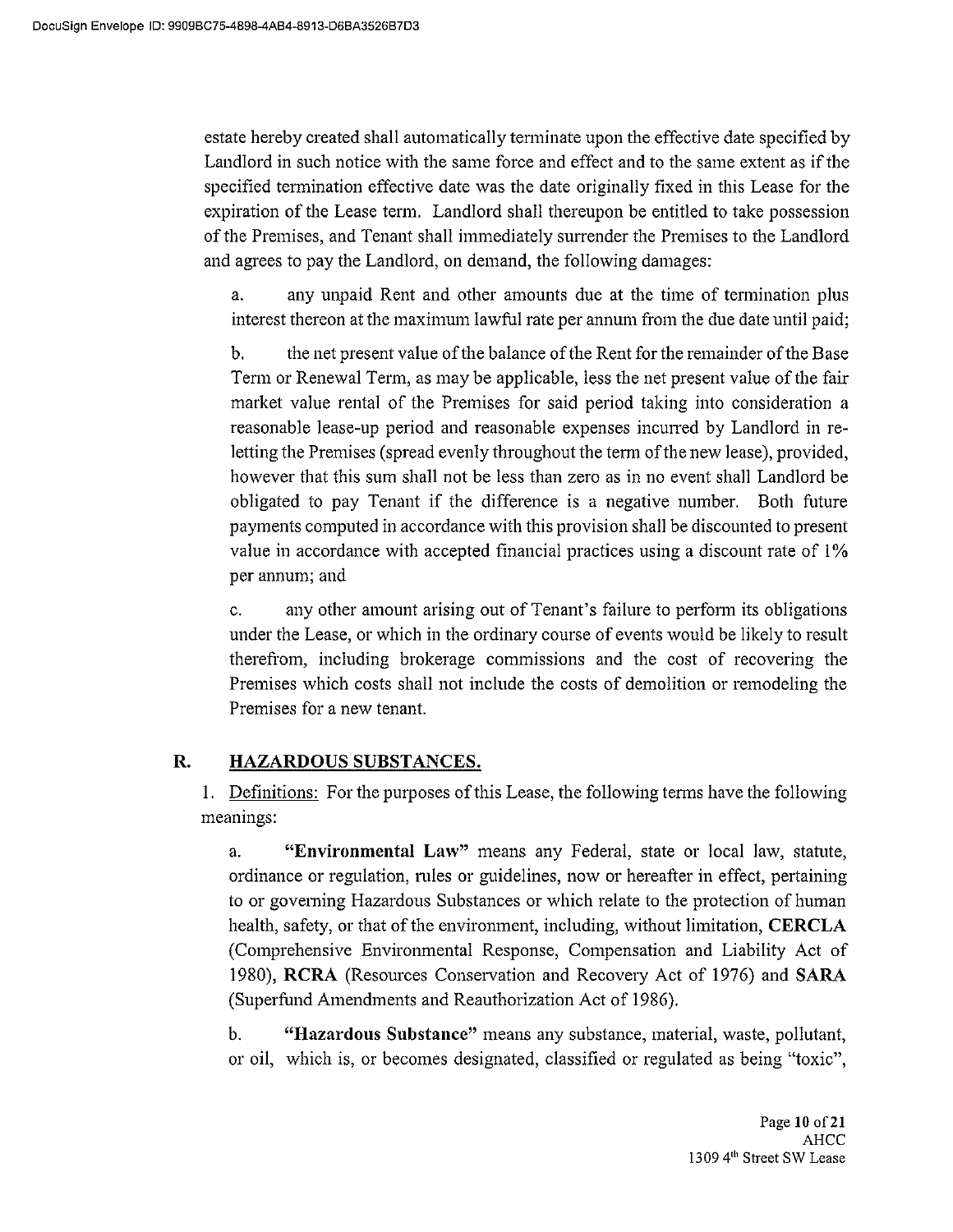"hazardous", "radioactive", "dangerous" or a "pollutant", or any similar term, which is or becomes similarly designated, classified or regulated, under any Environmental Law, including asbestos, petroleum and petroleum products.

2. Tenant's Responsibilities: At its own expense, Tenant will procure, maintain in effect, and comply with all conditions of any and all permits, licenses and other governmental and regulatory approvals required for Tenant's use of the Premises. Tenant will not cause or permit any Hazardous Substance to be brought upon, kept or used in or about the Premises by Tenant, its agents, employees, contractors or invitees without the prior written consent of Landlord, except this paragraph 2 does not pertain to any hazards that may have been on the Premises prior to the Effective Date of this Lease. Tenant will cause any and all Hazardous Substances brought upon the Premises by Tenant to be removed from the Premises and transported solely by duly licensed haulers to duly licensed facilities for final disposal of such materials and wastes. Tenant will, in all respects, handle, treat, deal with and manage any and all Hazardous Substances in, on, under or about the Premises in total conformity with all applicable Environmental Laws and prudent industry practices regarding management of such Hazardous Substances. Upon expiration or earlier termination of the term of the Lease, Tenant will cause all Hazardous Substances placed on, under or about the Premises by Tenant or at Tenant's direction to be removed and transported for use, storage or disposal in accordance and compliance with all applicable Environmental Laws. Tenant will not take any remedial action in response to the presence of any Hazardous Substances in or about the Premises, nor enter into any settlement agreement, consent decree or other compromise in respect to any claims relating to any Hazardous Substances in any way connected with the Premises without first notifying Landlord of Tenant's intention to do so and affording Landlord ample opportunity to appear, intervene or otherwise appropriately assert and protect Landlord's interests with respect thereto.

3. Landlord's Representation: Landlord represents and warrants that, to the best of its knowledge, the Premises does not contain nor have the Premises ever contained Hazardous Substances, nor have the Premises ever been investigated or held in violation of any Environmental Law.

4. Environmental Audit. At any time and from time to time, Landlord may retain an environmental consultant or engineer to conduct an environmental audit or environmental assessment of the Premises and Tenant's compliance with applicable laws, rules and regulations. Tenant shall extend its full cooperation with such audit or investigation. If Tenant is found not to be substantially in compliance with applicable law, then Tenant shall pay all reasonable costs associated with such audit or assessment to Landlord upon demand; otherwise all costs shall be borne by Landlord. In addition,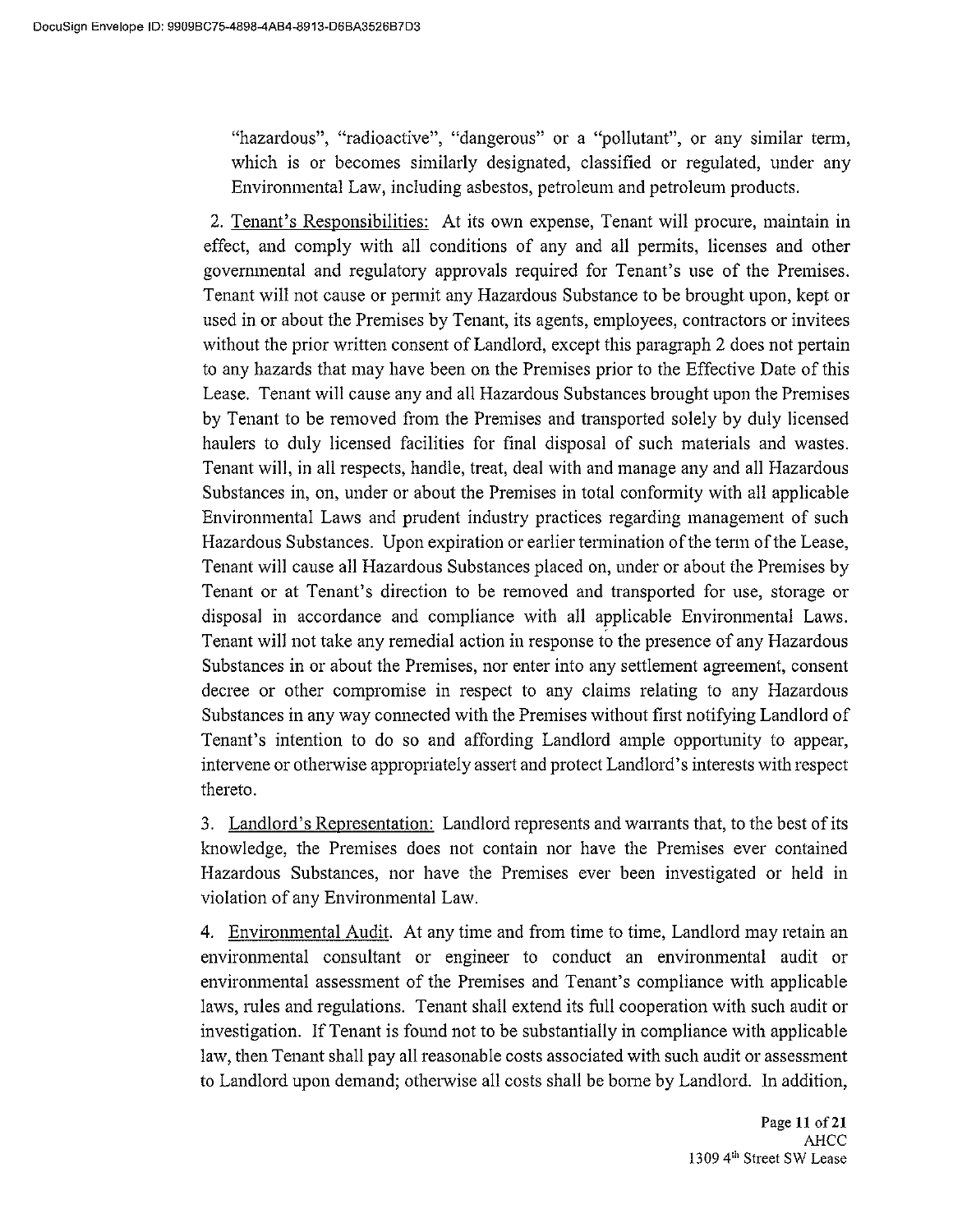Tenant, at Landlord's request from time to time, shall complete such questionnaires and provide such information with respect to Tenant's activities and operations on the Premises as Landlord shall reasonably require.

5. If the Premises become contaminated in any manner for which Tenant is legally liable or otherwise become affected by any release or discharge of a Hazardous Substance, Tenant shall immediately notify Landlord of the release or discharge of the Hazardous Substance.

#### S. FIRE OR OTHER CASUALTY LOSS TO PERSONAL PROPERTY.

The Landlord shall not be liable for any damage or loss of the Tenant's personal property on the Premises from any cause, including, but not limited to, bursting or leaking of water pipes, leaking roof, fire, theft, and negligence of co-Tenants. Tenant shall be solely responsible for obtaining and paying for insurance covering Tenant's personal property in the Premises, operations losses and liability insurance. Tenant shall not be insured for such losses by the Landlord and shall not be entitled to make loss claims under the insurance coverage of the Landlord.

#### T. ASSIGNMENT AND SUBLETTING.

Neither Party shall assign this Lease or any of its rights and responsibilities hereunder (the "Assigning Party") in whole or in part regarding the Building or the Premises at any time for any reason without the other Party's (the "Non-Assigning Party") prior written approval, which approval shall not be unreasonably withheld. In the event of an assignment, or in the case of the Tenant, a sublease, contemporaneously with the granting of consent by the Non-Assigning Party, the Assigning Party shall cause the assignee or sublessee to expressly assume in writing and agree to perform all of the covenants, duties and obligations of the Assigning Party as set forth in this Lease and such assignee or sublessee shall be jointly and severally liable therefor along with the Assigning Party unless otherwise released therefrom in writing by the Non-Assigning Party.

#### U. **TAXES AND ASSESSMENTS.**

Landlord shall promptly pay to Bernalillo County the property taxes, including any additional assessments or exactions assessed or assessable, relating to the Property, Building, and Premises. Landlord will pay any and all additional exactions assessed or assessable. Landlord shall not allow any of said Bernalillo County property taxes to become delinquent and Landlord will not allow any additional assessment to become delinquent. Tenant shall pay all license and permit fees applicable to the Tenant's operation, and acquire and keep current all licenses, whether municipal, state, or federal, required as a result of the Tenant's operation on the Premises, and shall not allow any of said fees to become delinquent.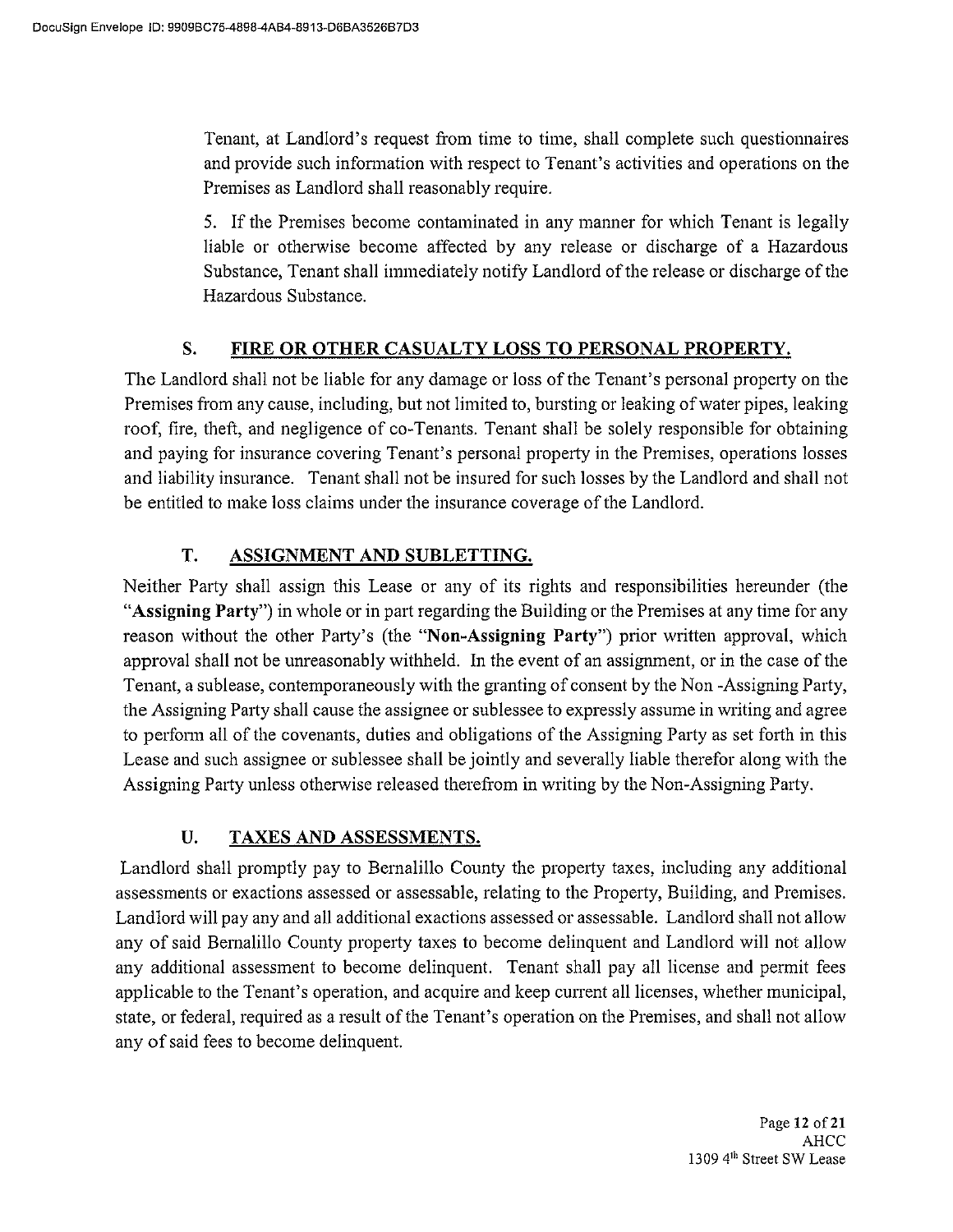#### V. **CONDEMNATION.**

1. If during the Term any part of the Premises is taken or purchased by right of eminent domain or in lieu of condemnation, and if in the reasonable opinion of Landlord or Tenant substantial alteration or reconstruction of the portion of the Premises is necessary or desirable as a result thereof, or the amount of parking available to the portion of the Premises is materially and adversely affected, Landlord and/or Tenant shall have the right to terminate this Lease by giving the other Party at least sixty (60) days' written notice of such termination.

2. Landlord shall be entitled to receive and retain the entire condemnation award or consideration for the affected lands and improvements, and Tenant shall not have, or advance, any claims against Landlord for (i) the value of Landlord's property or its leasehold estate, (ii) the costs of removal or relocation, (iii) the unexpired term of this lease, and (iv) business interruption expense or any other damages arising out of the taking or purchase. Nothing herein shall give Landlord any interest in, or preclude Tenant from seeking and recovering on its own account from the condemning authority any separate condemnation award of compensation attributable to the taking or purchase of Tenant's chattels or trade fixtures or attributable to Tenant's relocation expenses provided that any such separate claim by Tenant shall not reduce or adversely affect the amount of Landlord's condemnation award. If any such separate award made or compensation paid to Tenant specifically includes a condemnation award or amount for Landlord, Tenant shall promptly account therefor to Landlord.

#### W. DISCRIMINATION PROHIBITED.

In the operation and use of the Premises, the Tenant shall not on the grounds of race, color, religion, sexual orientation, sexual preference, national origin or ancestry, or age, discriminate or permit discrimination against any person or group of persons in any manner prohibited by Title 49 CFR Parts 21 and 23, the Civil Rights Act of 1964, as amended, the Equal Pay Act of 1963, the Rehabilitation Act of 1973, and the New Mexico Human Rights Act. Without limiting the generality of the foregoing, the Tenant shall not discriminate against any employee or applicant for employment because of race, color, religion, gender, sexual orientation, sexual preference, national origin or ancestry, age, or physical or mental handicap. Such action will include, but not be limited to: employment, upgrading, demotion, or transfer; recruitment or recruitment advertising; layoff or termination; rates of pay or other forms of compensation; selection for training; and disciplinary actions and grievances. The Tenant agrees to post in conspicuous places available to employees, and applicants for employment, notice setting forth the provisions of this non-discrimination clause.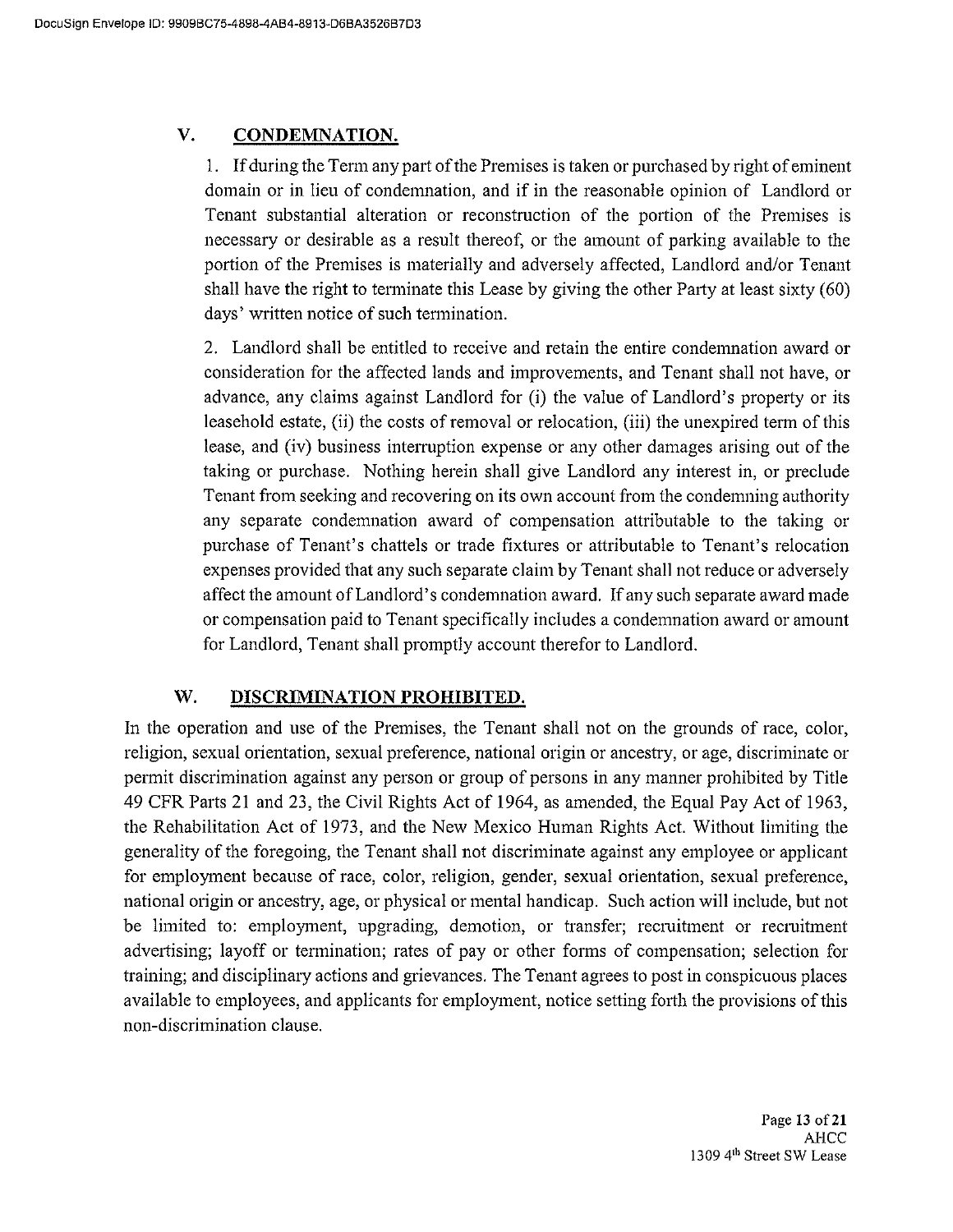#### X. LEASE EXEMPT FROM BATEMAN ACT; APPROPRIATIONS.

This Lease is contingent upon the Tenant receiving the anticipated federal 1. grant and funds therefrom being appropriated for this Lease. In the event the funds are not received and appropriated as anticipated, this Lease shall be void.

By virtue of the provisions of NMSA 1978, §6-6-12 (1999), this Lease is  $2.$ exempt from the Bateman Act, including, without limitation as set out in NMSA 1978, §6-6-12 (1968), and it does not constitute the creation of debt. Nonetheless, as a result of Tenant's requirements and demands, if in any fiscal year of the City of Albuquerque during the term of this Lease, sufficient appropriations and authorizations are not made by the City Council to fund this Lease, this Lease may be terminated by the Tenant at the end of the Tenant's then current fiscal year, upon ninety (90) days' written notice given by the Tenant to the Landlord. Such event shall not constitute an event of Default under this Lease. Upon termination of this Lease as provided in this Section II  $(X)$ , the Landlord and the Tenant shall have no further rights, obligations or liabilities as between the Landlord and Tenant as provided in this Lease, and all payments obligations and liabilities of the Tenant and of its interest in this Lease will cease upon the date of termination, except as otherwise provided in this Lease, including, without limitation, as to liabilities expressly stated to survive termination of the Lease.

#### Y. **MISCELLANEOUS**

1. Waiver Of Default. No failure by the Landlord or Tenant to insist upon the strict performance of any term, condition, or covenant of this Lease or to exercise any right or remedy available on the breach thereof, and no acceptance of full or partial Rent during the continuance of any breach will constitute a waiver of any breach or of any term, condition, or covenant. No obligation of this Lease that Tenant or Landlord is required to perform and no breach thereof, will be waived, altered, or modified, except by written instrument executed by the Landlord and Tenant.

Time Is Of The Essence. Time is of the essence in the performance of this Lease.  $2.$ 

3. Exhibits. All certificates, documents, exhibits, attachments, riders, and addenda, if any, referred to in this Lease, including but not limited to the exhibits attached to this Lease, are hereby incorporated into this Lease by reference and are made a part hereof as though set forth in full in this Lease to the extent they are consistent with the terms and conditions of this Lease.

4. No Partnership or Agency. Nothing contained in this Lease is intended or shall be construed in any respect to create or establish any relationship other than that of Landlord and Tenant, and nothing herein shall be construed to establish any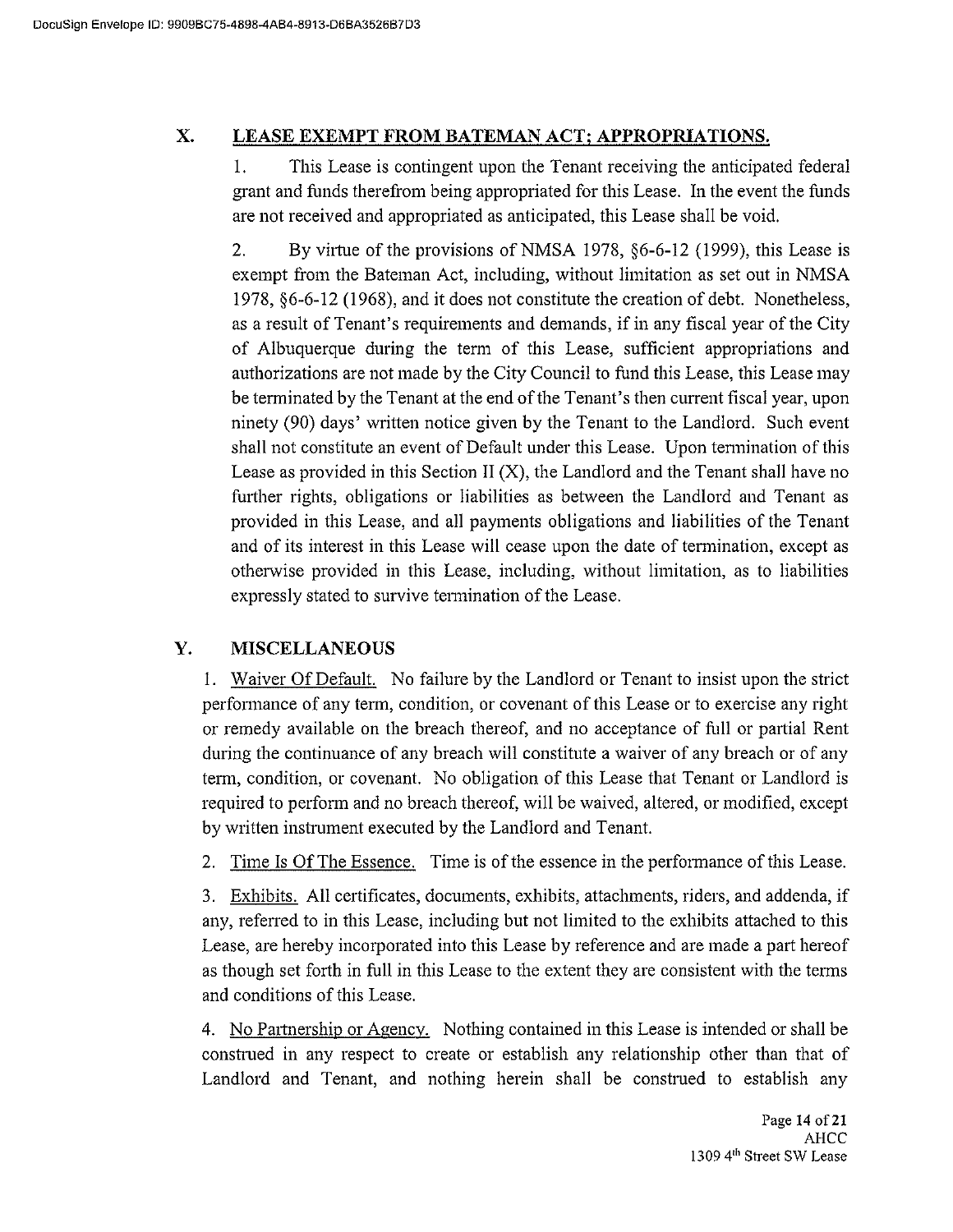partnership, joint venture, or association or to make Tenant the general representative or agent of Landlord or Landlord the general representative or agent of Tenant for any purpose whatsoever.

5. Force Majeure. In the event Landlord or Tenant is delayed, hindered or prevented from performing any act or thing required hereunder by reason of strikes, lockouts, labor troubles, casualties, failure or lack of utilities, governmental laws or regulations, riots, insurrection, war, acts of God, public health emergencies, pandemic, quarantine, governmental orders, or other causes beyond the reasonable control of Landlord or Tenant, neither Party shall be liable for the delay, and the period for the performance by either Party shall be extended for a period equivalent to the period of such delay. The foregoing shall be inapplicable to the payment of Rent by Tenant and to the delivery of the Premises by Landlord. In the event that such Force Majeure period of delay shall extend for a period of six (6) months or more, either Party shall have the right, in their discretion, to terminate this Lease by providing the other Party with written notice thereof, in which case the Parties shall proceed as though the Lease has expired upon its own terms as of the date of termination specified by the terminating Party.

6. Contract Review. Landlord and Tenant acknowledge that they have thoroughly read this Lease including all exhibits thereto and have sought and received whatever competent advice and counsel was necessary for them to form a full and complete understanding of all rights and obligations herein. Landlord and Tenant further acknowledge that this Lease is the result of negotiations between them and that this Lease shall not be construed against either Party hereto by reason of that Party's preparation of all or part of this Lease.

7. Notices. Any notice from one Party to the other must be in writing and shall be deemed duly given three (3) days after deposit in the United States Mail if mailed by registered or certified mail, return receipt requested, or upon receipt or refusal to accept if personally delivered or deposited with a national overnight deliver courier who obtains written confirmation of delivery, addressed to the other Party at the address set below, or such other address as either Party may designate in writing. The Parties shall be responsible for notifying each other of any change of address. Rejection or other refusal to accept or the inability to deliver because of changed address of which no notice was given shall be deemed to be receipt of the notice, demand or request sent.

Notice to Landlord:

| Hispano Chamber of Commerce |  |  |
|-----------------------------|--|--|
| Attn: Connie L. Lee         |  |  |
| 1309 $4^{th}$ St. SW        |  |  |
| Albuquerque, NM 87102       |  |  |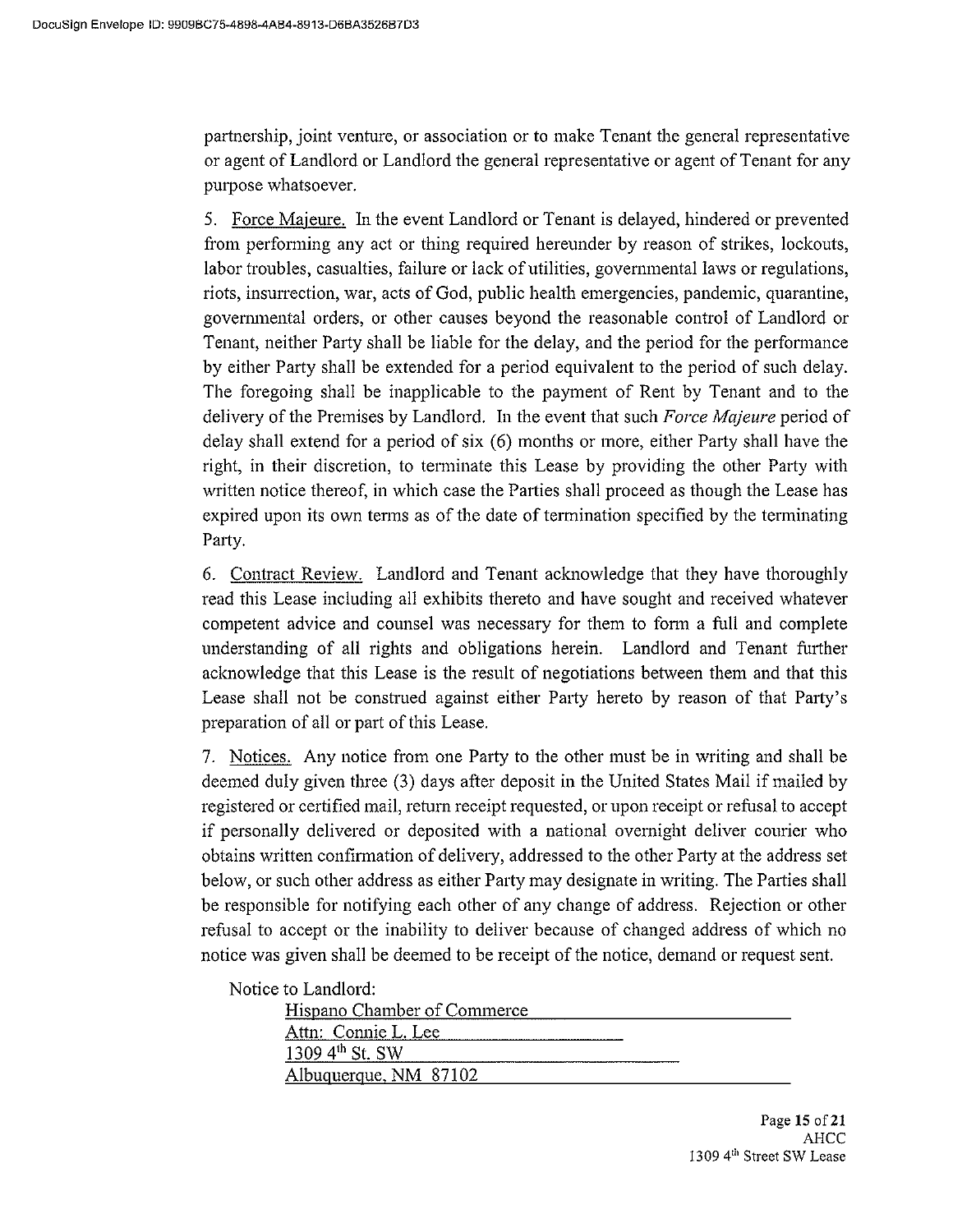Notice to the Tenant: City of Albuquerque One Civic Plaza, 11th Floor Attn: Chief Administrative Officer P.O. Box 1293 Albuquerque, New Mexico 87103

With a copy to: Real Property Division Manager City of Albuquerque P.O. Box 1293 Albuquerque, New Mexico 87103

If and when included within the term "Tenant" and "Landlord" as used in this instrument there are more than one person, firm or corporation, all shall jointly arrange amongst themselves and specify some individual at some specific address for the receipt of notices and payments. All parties included with terms "Landlord" and "Tenant" respectively, shall be bound by notices and payments given in accordance with the provisions of this Subsection Y to the same effects as if each had received such notice or payment.

8. Estoppel Certificates. Tenant and Landlord shall at any time within ten (10) days after written request from either Party execute, acknowledge and deliver to the other Party a statement in writing: (a) certifying that this Lease is unmodified and in full force and effect (or, if modified, stating the nature of such modification and certifying that this Lease, as so modified, is in full force and effect) and the date to which the Rent and any other charges are paid in advance, if any; (b) confirming the commencement and expiration dates of the term; (c) confirming the amount of the security deposit held by Landlord, if any; (d) acknowledging that there are not, to the certifying Party's knowledge, any uncured Defaults on the part of the other Party hereunder, or specifying such Defaults if any are claimed; and (e) confirming such other matters as the requesting Party may reasonably request. A prospective purchaser or encumbrancer of the Premises may conclusively rely upon any such statement. If the responding Party fails to respond within the required period, the responding Party shall conclusively be deemed to have certified, confirmed and acknowledged all matters requested by the requesting Party. If Landlord desires to finance or refinance the Premises, Tenant hereby agrees to deliver to any lender designated by Landlord such financial statements of Tenant as may be reasonably required by such lender. All such financial statements shall be used only for the purposes herein set forth.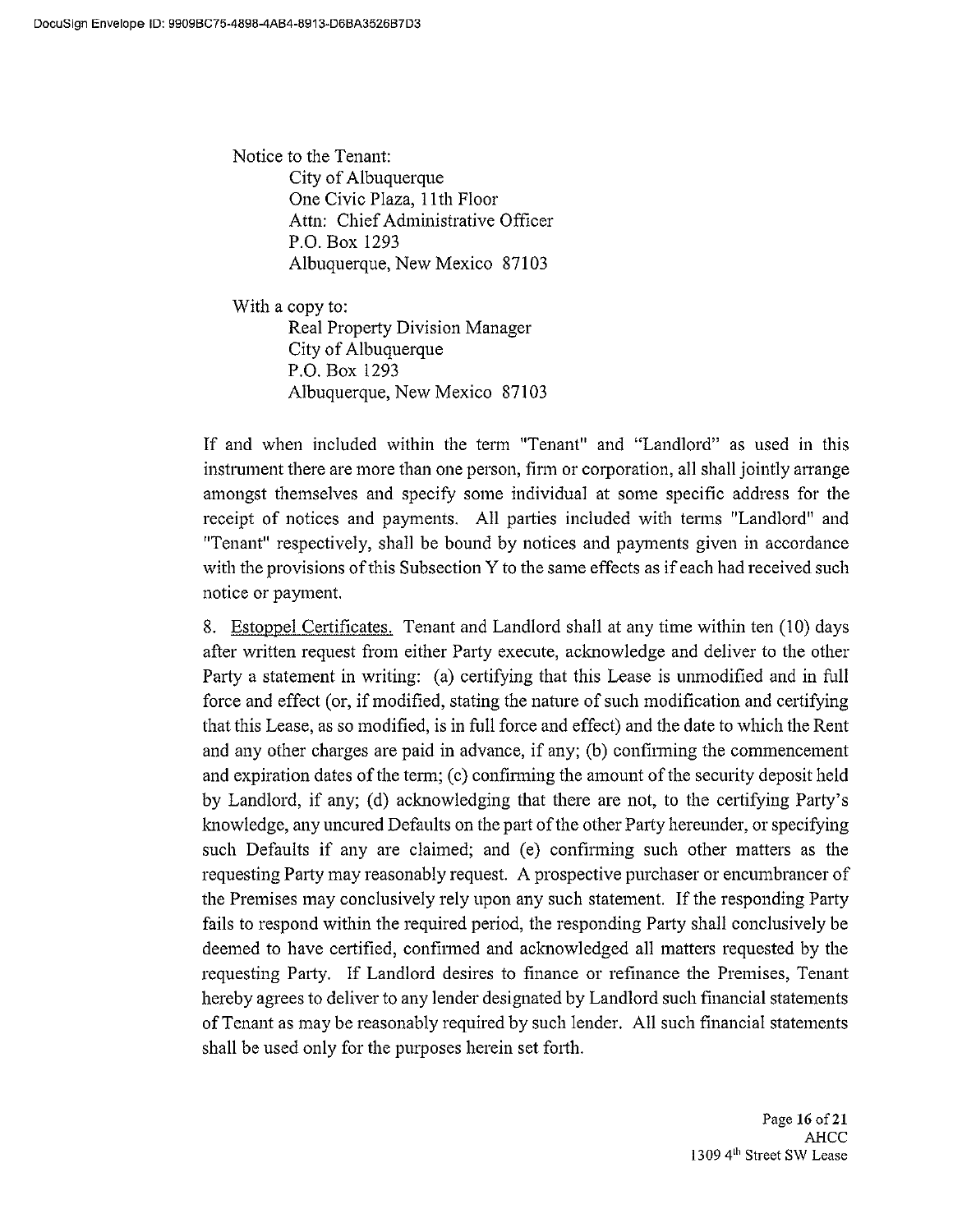9. Binding Effect. Once this Lease is made, the covenants, terms, and conditions of this Lease will be binding upon and inure to the benefit of the Parties and each of their respective successors, assigns, subtenants and sublessees.

10. Entire Agreement. This Lease, including the attached Exhibit A, constitutes the full and final agreement of the Parties and incorporates all of the conditions, agreements, and understandings between the Parties concerning the subject matter of this Lease, and all such conditions, understandings and agreements have been merged into this written Lease. All prior negotiations and agreements are merged into this Lease. No prior condition, agreement, or understanding, verbal or otherwise, of the Parties or their agents shall be valid or enforceable unless embodied in this Lease.

11. Modification. No subsequent agreement may modify this Lease unless it is in writing and signed by the Parties or their authorized agents. This Lease represents the entire contract between the Parties and, except as otherwise provided herein, may not be amended, changed, modified, or altered without the written consent of the Parties hereto.

12. Further Actions. At any time and from time to time, each Party agrees, without further consideration, to take such actions and to execute and deliver such documents as may be reasonably necessary to effectuate the purposes of this Lease.

13. Severability. In the event any covenant, condition or provision herein is held to be void, voidable, invalid, illegal, or unenforceable by any court of competent jurisdiction, such covenant, condition or provision shall be deemed amended to conform to applicable laws so as to be valid or enforceable, or, if it cannot be so amended, without materially altering the intention of the Parties, it shall be stricken. If stricken, all other covenants, conditions and provisions of this Lease shall remain in full force and effect provided that the striking of such covenants, conditions or provisions does not materially prejudice either the Landlord or Tenant in its respective rights and obligations contained in the valid covenants, conditions or provisions of this Lease.

14. Authorization: If Landlord executes this Lease as a corporation or partnership, then Landlord and the person(s) executing this Lease on behalf of Landlord, represent and warrant that such entity is duly qualified to do business in the State of New Mexico and that the individuals executing this Lease on Landlord's behalf are duly authorized to execute and deliver this Lease on Landlord's behalf. Landlord represents and warrants that it is the fee simple owner of the Premises, and that it has all requisite authority and approval to enter into this Lease.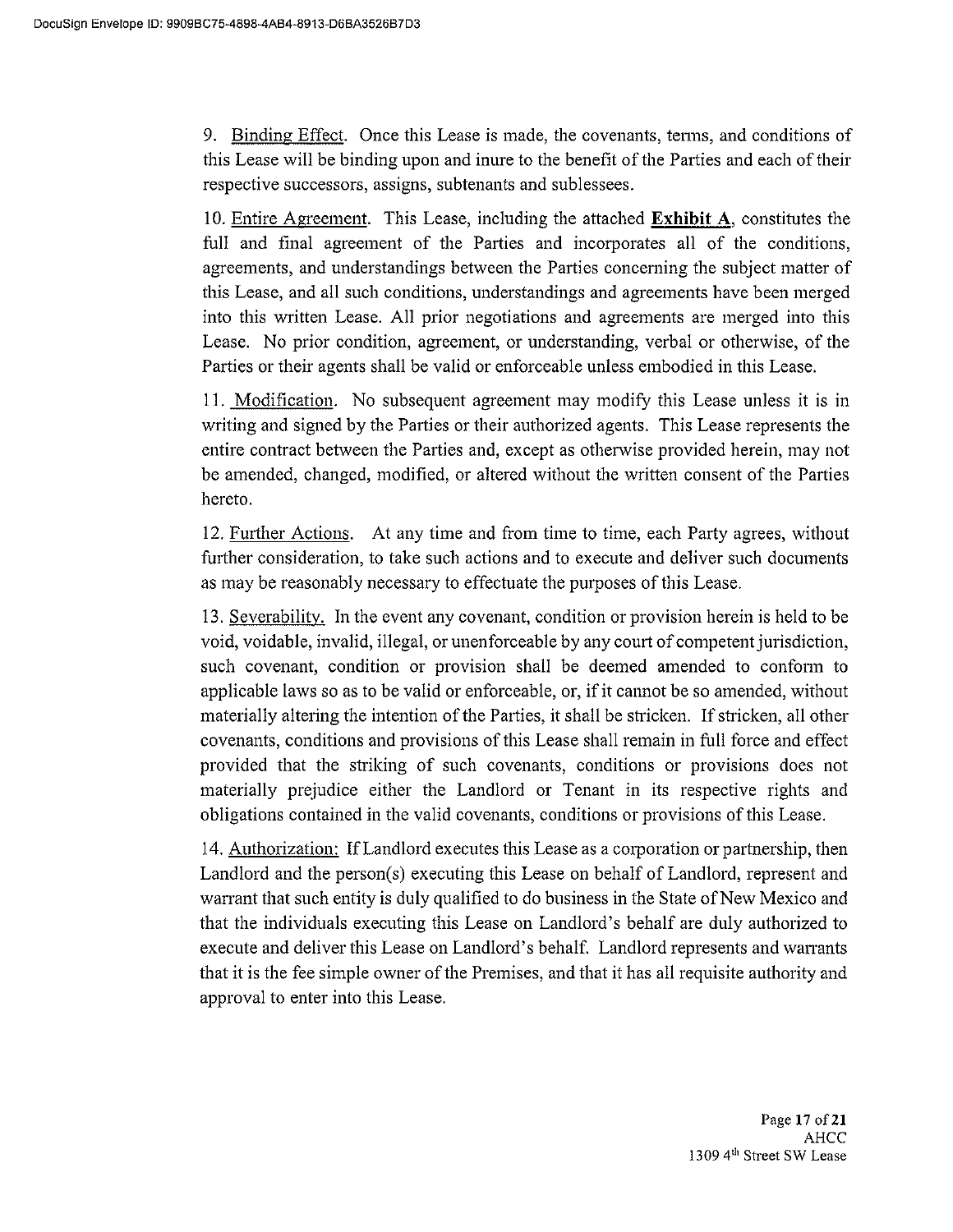15. Joint And Several Liability: In the event that more than one person or entity executes the Lease as Landlord, all such persons and entities shall be jointly and severally liable for all of Landlord's obligations hereunder.

16. Headings And Captions. Captions of sections and paragraphs are for convenience, not limitation, and are not to be construed as modifying text.

#### Z. **ATTORNEYS' FEES.**

If either Party to this Lease institutes any action or proceeding in court to enforce any provision hereof, for damage by reason of an alleged breach of any provision of this Lease, for a declaration of such Party's rights or obligations hereunder, or for any other judicial remedy, each Party shall be responsible for its own attorneys' fees (including the reasonable fees and disbursements and charges of internal legal counsel) and litigation expenses, including, but not limited to expert witness fees, and service of process fees.

#### AA. <u>APPLICABLE LAW AND PARTIES BOUND.</u>

This Lease shall be construed under the laws of the State of New Mexico. The Parties agree that venue for the assertion and pursuit to completion of any suit, action, or proceeding arising out of this Agreement shall be in Bernalillo County, New Mexico. The Parties irrevocably admit themselves to, and consent to, the jurisdiction of said court. In any litigation between Landlord and Tenant, the matter shall be decided by a judge sitting without a jury, and accordingly each Party hereby waives its right to a jury trial. The Parties further acknowledge that they have fully and fairly bargained for the terms of this Subsection AA. The provisions of this Subsection AA shall survive the expiration or earlier termination of this Lease.

#### BB. **FINAL DATES.**

If the final date of any deadline falls upon a Saturday, Sunday, or holiday recognized by the U.S. Postal Service, then in such event the time of such deadline shall be extended to the next day that is not a Saturday, Sunday, or holiday recognized by the U.S. Postal Service. Whenever the word "days" is used herein, it shall be considered to mean "calendar days" and not "business days" unless an express statement to the contrary is made or the term "business days" is used. The term "business day" means any day except a Saturday, Sunday or other day on which the City of Albuquerque is authorized to be closed to the public for business.

#### CC. MULTIPLE COUNTERPARTS.

The Lease may be signed in multiple counterparts or with detachable signature pages, but in either, or both, circumstances shall constitute one instrument, binding upon all parties thereto as if all parties signed the same document.

#### DD. **ELECTRONIC SIGNATURES.**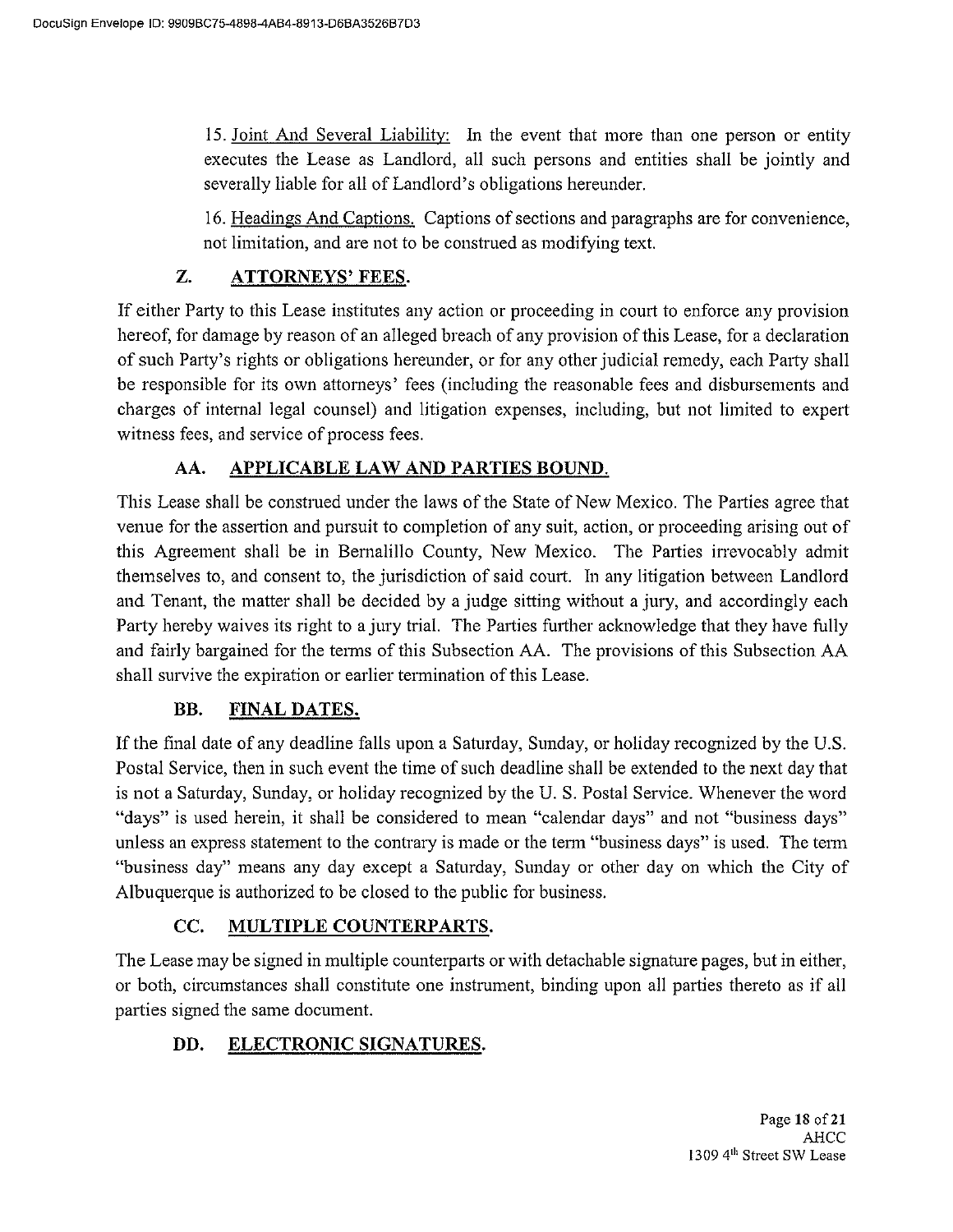Authenticated electronic signatures are legally acceptable pursuant to Section 14-16-7 NMSA 1978. The Parties agree that this Lease may be electronically signed and that the electronic signatures appearing on the Lease are the same as handwritten signatures for the purposes of validity, enforceability, and admissibility

IN WITNESS WHEREOF, THE PARTIES HERETO HAVE SIGNED THIS AGREEMENT AS OF THE DATE indicated by each signature, and the Lease is effective after approval by the City Council and then only upon the signature of the City's Chief Administrative Officer or her/his authorized designee.

[SIGNATURE PAGES IMMEDIATELY FOLLOWING]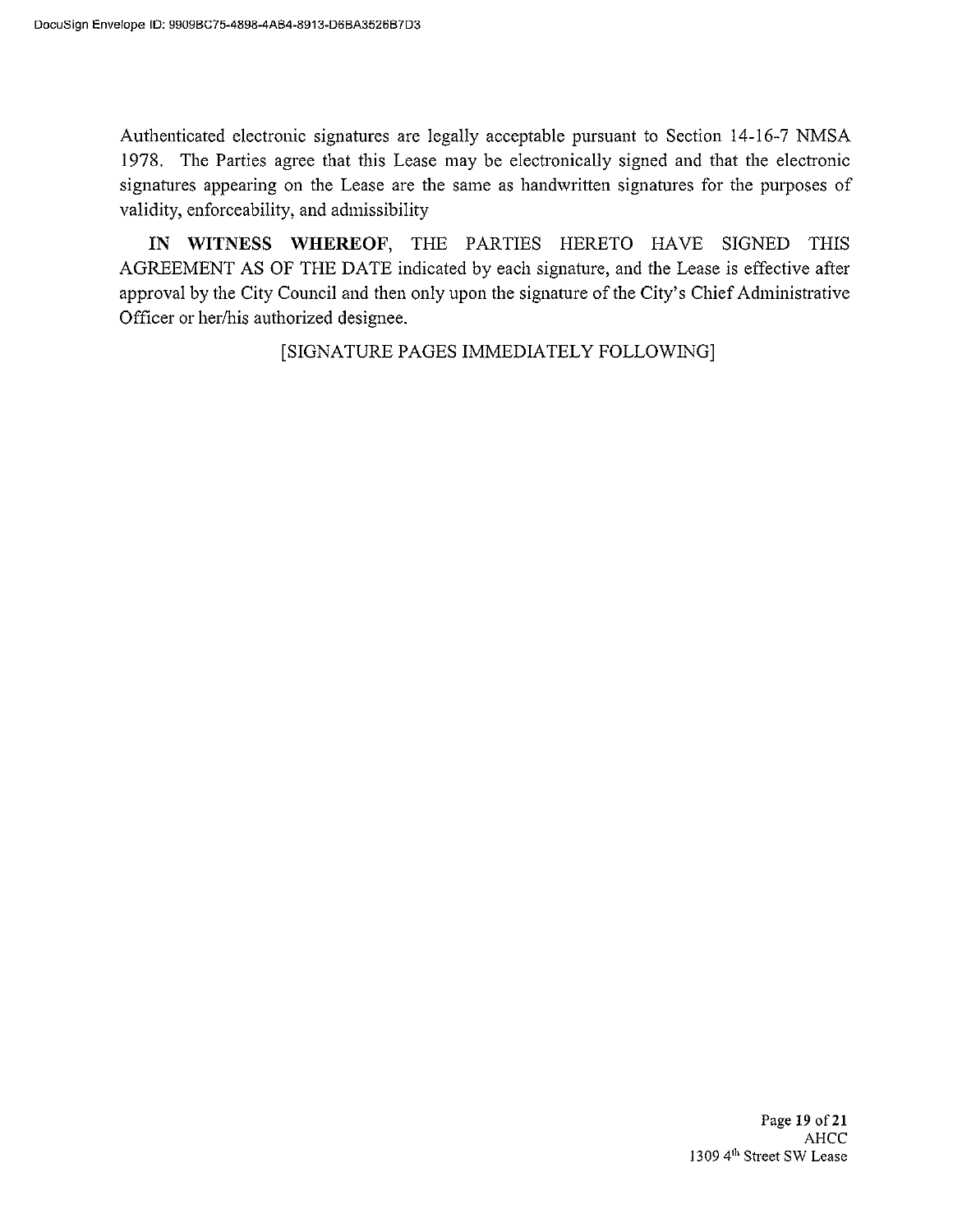### CITY OF ALBUQUERQUE A New Mexico Municipal Corporation

Approved by the City Council Date and  $\tilde{EC#}$ 

Lawrence Rael, Chief Administrative Officer

Date: <u>Date: and the second second</u>

**RECOMMENDED BY:** 

Charles Ashley III Director Economic Development Department

 $\hat{\mathcal{A}}$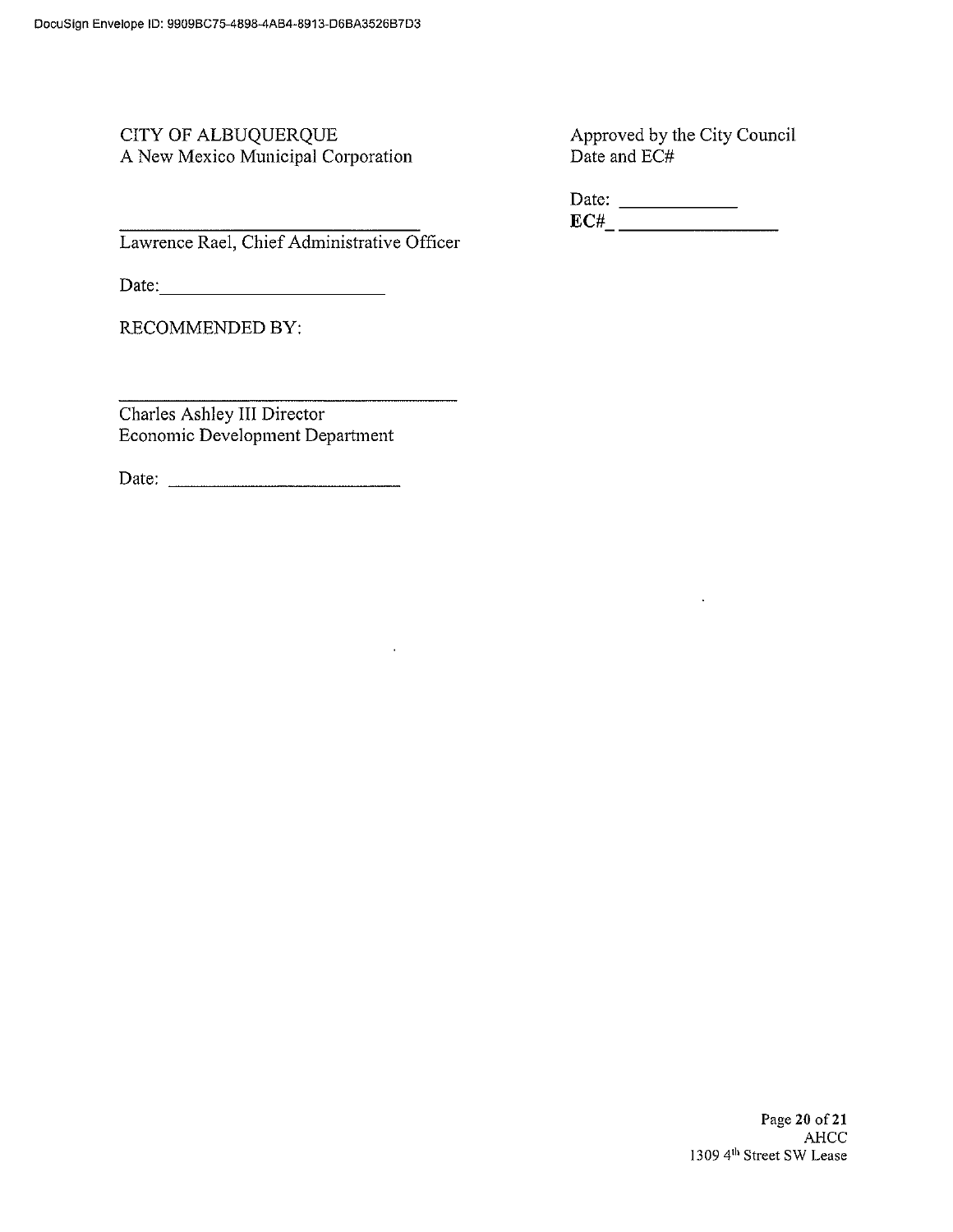

DocuSign Envelope ID: 9909BC75-4898-4AB4-8913-D6BA3526B7D3